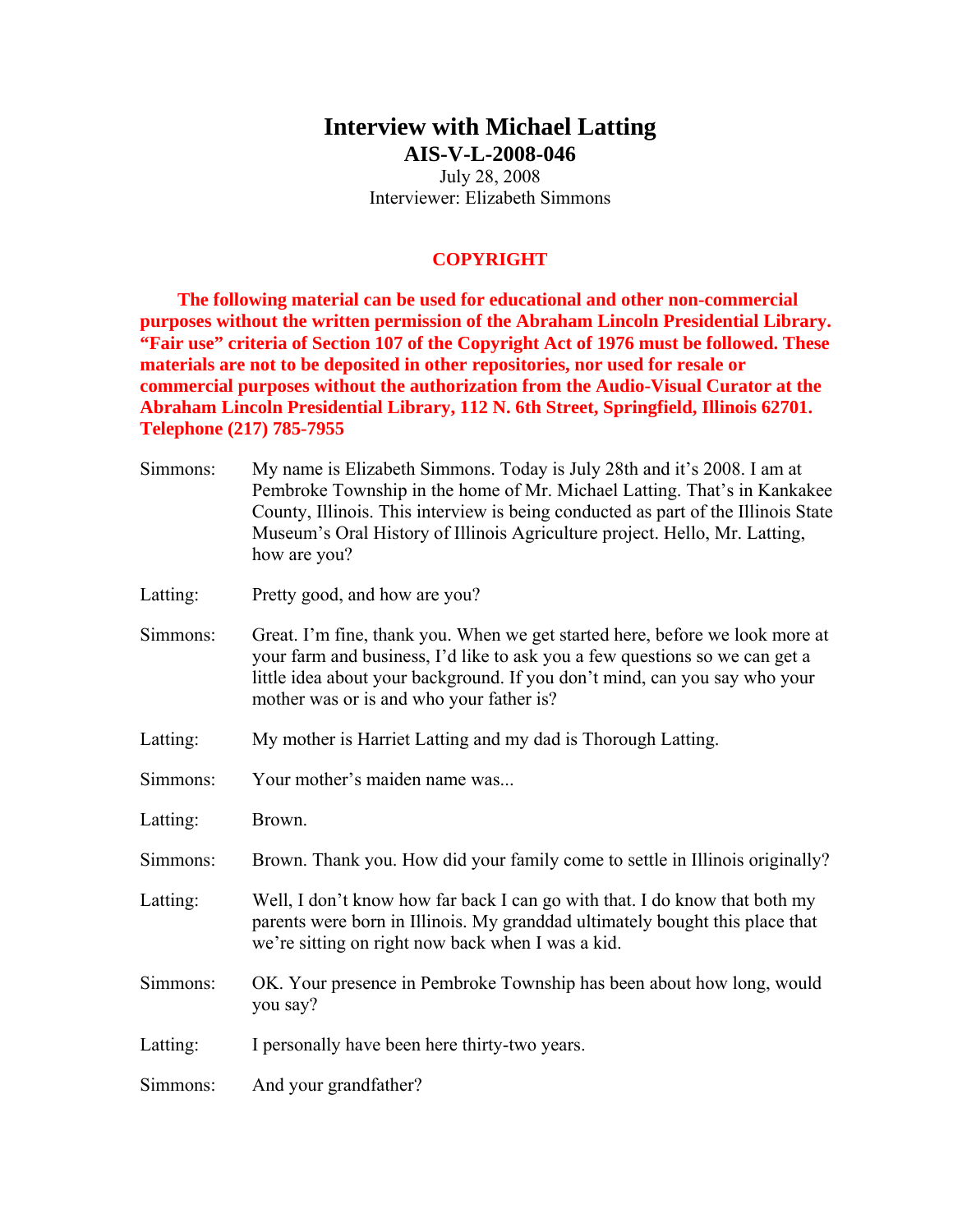| Latting: | He was here about ten or fifteen years before me.                                                                                                                                                                           |
|----------|-----------------------------------------------------------------------------------------------------------------------------------------------------------------------------------------------------------------------------|
| Simmons: | Do you have brothers and sisters in your immediate family?                                                                                                                                                                  |
| Latting: | I have a sister; her name is Tracy.                                                                                                                                                                                         |
| Simmons: | Where does she live?                                                                                                                                                                                                        |
| Latting: | She lives in Robbins, Illinois.                                                                                                                                                                                             |
| Simmons: | Is that south of here?                                                                                                                                                                                                      |
| Latting: | It's north. It's north of here. It's one of the suburbs of Chicago.                                                                                                                                                         |
| Simmons: | Oh, OK. Thank you. When you were growing up, did you spend most of your<br>time out in the Chicago area, or were you out here with your grandfather?                                                                        |
| Latting: | Pretty much so. I didn't spend a lot of time out here, actually, until I got out of<br>college.                                                                                                                             |
| Simmons: | Did your grandfather have a structure where he could stay when he was out<br>here?                                                                                                                                          |
| Latting: | Well, when he first came here he had a little travel trailer that he had up by the<br>barn.                                                                                                                                 |
| Simmons: | That travel trailer was that a place that you'd go with him occasionally if he<br>was out here on the land and you'd stay with him there, too?                                                                              |
| Latting: | I came up once originally with him when I was real little. But it was a little bit<br>too rural for me at the time, I guess. I didn't really come back this way until<br>1976, which was the year I graduated from college. |
| Simmons: | About what time period would it be that you're recalling, that you were a<br>small child and your grandfather brought you here?                                                                                             |
| Latting: | Oh, I'm going to say probably in the mid-sixties.                                                                                                                                                                           |
| Simmons: | Mid-sixties. OK. Since you spent most of your time with your family in the<br>city, were there particular chores or other responsibilities that you had around<br>the house?                                                |
| Latting: | Actually, we had horses even in Robbins.                                                                                                                                                                                    |
| Simmons: | Oh, you had horses in Robbins?                                                                                                                                                                                              |
| Latting: | That's correct. One of the things that we did was that after we got home from<br>school, we needed to practice, but every day we needed to do chores.                                                                       |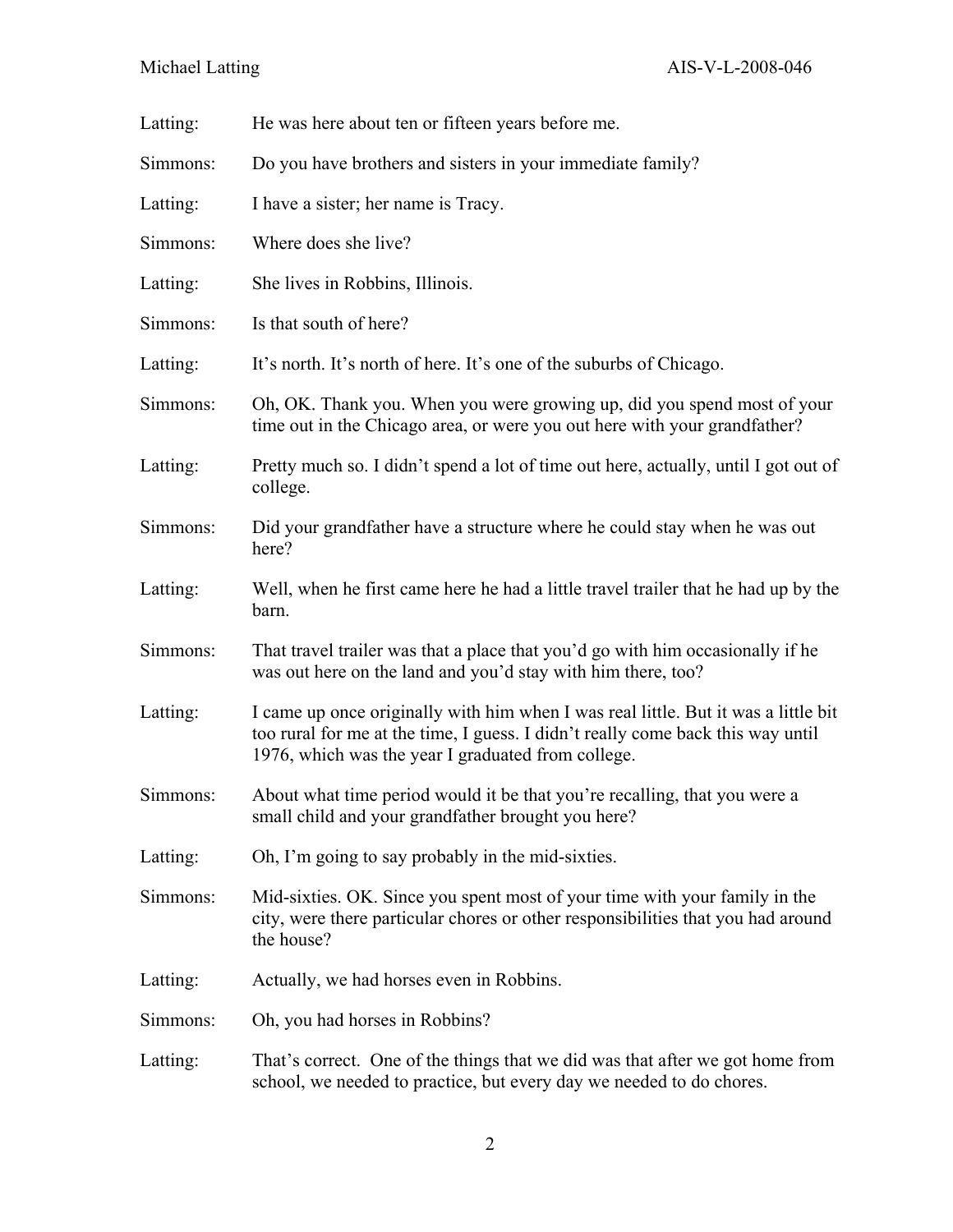| Simmons: | OK. What type of chores, for example, did you do growing up?                                                                                                                                                        |
|----------|---------------------------------------------------------------------------------------------------------------------------------------------------------------------------------------------------------------------|
| Latting: | Yu had to feed the hay and grain to the horses every day and make sure they<br>had water. You had to help clean the stalls. You know, just traditional kinds of<br>things.                                          |
| Simmons: | So pretty much you've always been around horses since you were a boy, then?                                                                                                                                         |
| Latting: | Oh, certainly. Certainly.                                                                                                                                                                                           |
| Simmons: | What was your favorite subject in school?                                                                                                                                                                           |
| Latting: | You know, I really don't know. Being an educator, you know, that's kind of<br>an odd question for me. I don't know. I'm going to say that I think the class<br>that I enjoyed the most in high school was geometry. |
| Simmons: | You liked geometry.                                                                                                                                                                                                 |
| Latting: | Yeah.                                                                                                                                                                                                               |
| Simmons: | Why?                                                                                                                                                                                                                |
| Latting: | I'm not sure I liked geometry as much as though I appreciated it. I think I<br>learned a lot from the instructor.                                                                                                   |
| Simmons: | I see. What was the thing that particularly attracted you the most about<br>geometry?                                                                                                                               |
| Latting: | I think it was really learning to think on your feet. I think that was what it was<br>all about.                                                                                                                    |
| Simmons: | OK. Did your family have gatherings that they would get together routinely?<br>Were they here out in Pembroke or were they in the city for the Christmas<br>holidays or Fourth of July?                             |
| Latting: | We've always had a close family. Usually, for each one of the holidays, we'd<br>meet at one of the grandparents' or parents' home.                                                                                  |
| Simmons: | The extended Latting family—how many people would that have been?                                                                                                                                                   |
| Latting: | My sister and I. There was another sister, originally, who died when she was<br>in her thirties. She had sickle-cell.                                                                                               |
| Simmons: | Oh, I see. That's too bad.                                                                                                                                                                                          |
| Latting: | She passed when she was in her thirties. Prior to that, I'm the oldest<br>grandchild. All the other cousins and things were younger than me.                                                                        |
| Simmons: | Would you say there were—what? Ten or twenty of you?                                                                                                                                                                |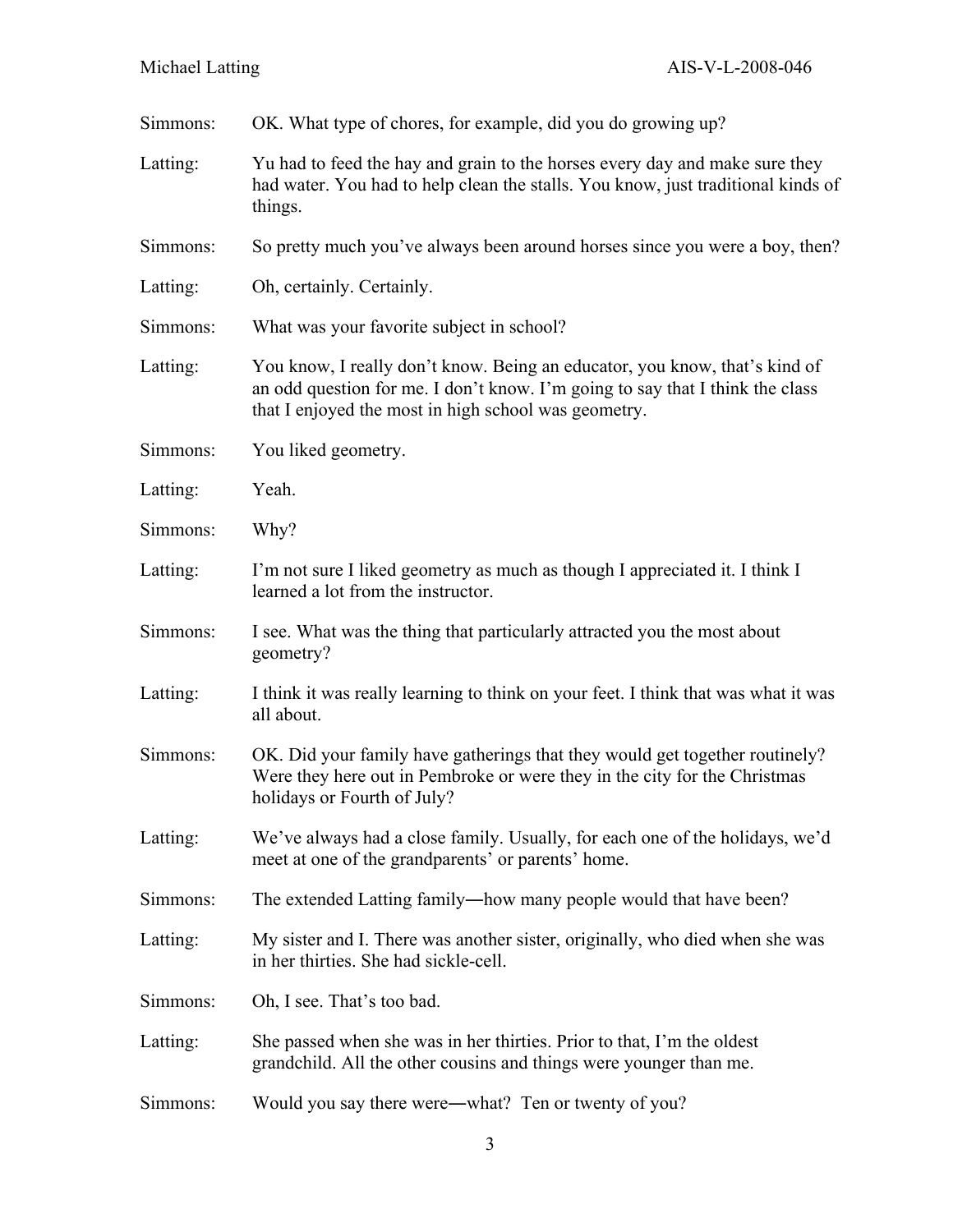| Latting: | Oh, no. I'd say there's probably six, maybe, total.                                                                                                                                                                 |
|----------|---------------------------------------------------------------------------------------------------------------------------------------------------------------------------------------------------------------------|
| Simmons: | Six of you.                                                                                                                                                                                                         |
| Latting: | Yeah.                                                                                                                                                                                                               |
| Simmons: | Where are the majority of your kin living at this point?                                                                                                                                                            |
| Latting: | Pretty much in South Chicago suburbs.                                                                                                                                                                               |
| Simmons: | South Chicago.                                                                                                                                                                                                      |
| Latting: | Yeah.                                                                                                                                                                                                               |
| Simmons: | Did your family come from somewhere prior to living in Chicago?                                                                                                                                                     |
| Latting: | My mother is originally from Chicago and my dad is too.                                                                                                                                                             |
| Simmons: | OK. All right. When you were younger, and up to this time, do you have any<br>particular interests or activities or hobbies that were perhaps maybe not quite<br>directly related with horses?                      |
| Latting: | I can't think of anything.                                                                                                                                                                                          |
| Simmons: | (laughter)                                                                                                                                                                                                          |
| Latting: | I think it's always been about horses.                                                                                                                                                                              |
| Simmons: | So you've been a horse man as long as you can think of.                                                                                                                                                             |
| Latting: | As long as I can remember.                                                                                                                                                                                          |
| Simmons: | OK. When you graduated from high school, what did you do then?                                                                                                                                                      |
| Latting: | I was fortunate enough to get a rodeo scholarship. I went to school in Casper,<br>Wyoming.                                                                                                                          |
| Simmons: | Can you tell me a little bit about that rodeo scholarship?                                                                                                                                                          |
| Latting: | Out West, they have situations just like they do with football or basketball in<br>our area. You could go to school just like you get to go to school on a football<br>scholarship but only on a rodeo scholarship. |
| Simmons: | I see.                                                                                                                                                                                                              |
| Latting: | That's what kind of got me out West.                                                                                                                                                                                |
| Simmons: | This was in Casper, Wyoming?                                                                                                                                                                                        |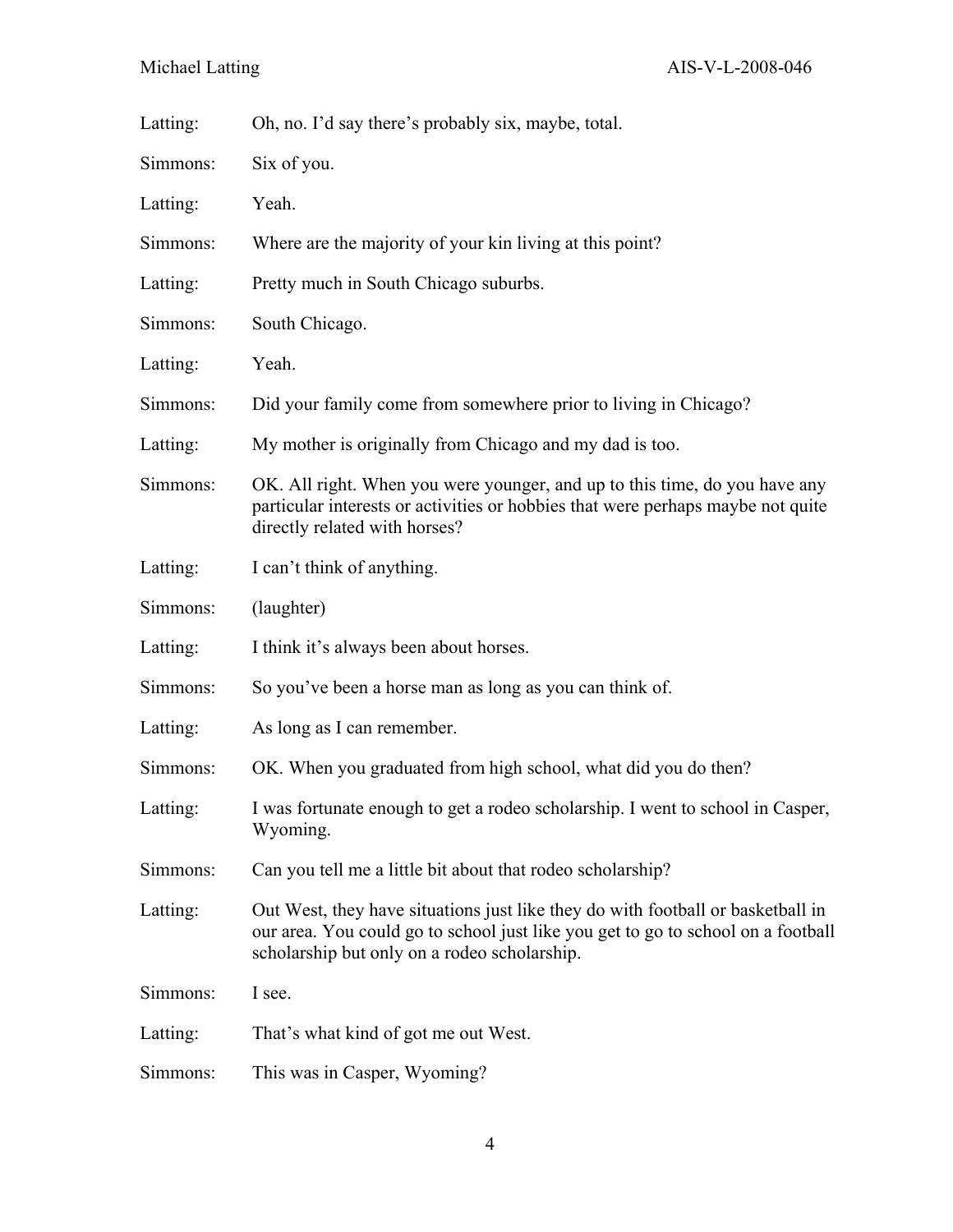Michael Latting AIS-V-L-2008-046

| Latting: | That's correct.                                                                                                                                                                                                   |
|----------|-------------------------------------------------------------------------------------------------------------------------------------------------------------------------------------------------------------------|
| Simmons: | What was the name of the school that you attended after high school?                                                                                                                                              |
| Latting: | It was Casper Junior College.                                                                                                                                                                                     |
| Simmons: | OK. When you finished at Casper Junior College, did you go somewhere after<br>that?                                                                                                                               |
| Latting: | I went to the University of Southern Colorado in Pueblo.                                                                                                                                                          |
| Simmons: | OK. And what did you study at Southern Colorado?                                                                                                                                                                  |
| Latting: | I was a physical education major.                                                                                                                                                                                 |
| Simmons: | OK. Did you continue riding and competing in rodeo at that point?                                                                                                                                                 |
| Latting: | Oh, certainly, yes.                                                                                                                                                                                               |
| Simmons: | When was the first time that you started competing in rodeo? Was that in<br>high school, or younger?                                                                                                              |
| Latting: | When I was younger. Actually, I started riding bulls when I was twelve years<br>old.                                                                                                                              |
| Simmons: | What was your first time riding a bull? How long do you suppose you stayed<br>up?                                                                                                                                 |
| Latting: | I don't know. I'd rather refer to (inaudible) I was supposed to get. I probably<br>got about six seconds. I didn't make the qualified ride, though, the first time.                                               |
| Simmons: | What is the time to qualify?                                                                                                                                                                                      |
| Latting: | Eight seconds.                                                                                                                                                                                                    |
| Simmons: | Eight seconds?                                                                                                                                                                                                    |
| Latting: | Yes.                                                                                                                                                                                                              |
| Simmons: | Is it graduated depending on the age of the rider?                                                                                                                                                                |
| Latting: | No, it's eight seconds, period.                                                                                                                                                                                   |
| Simmons: | OK. We're here today, of course, in part because you run the Pembroke<br>Rodeo. If I understand correctly, that's a rodeo promotion company? You<br>provide bulls and animals and other things related to rodeos? |
| Latting: | That's correct.                                                                                                                                                                                                   |
|          |                                                                                                                                                                                                                   |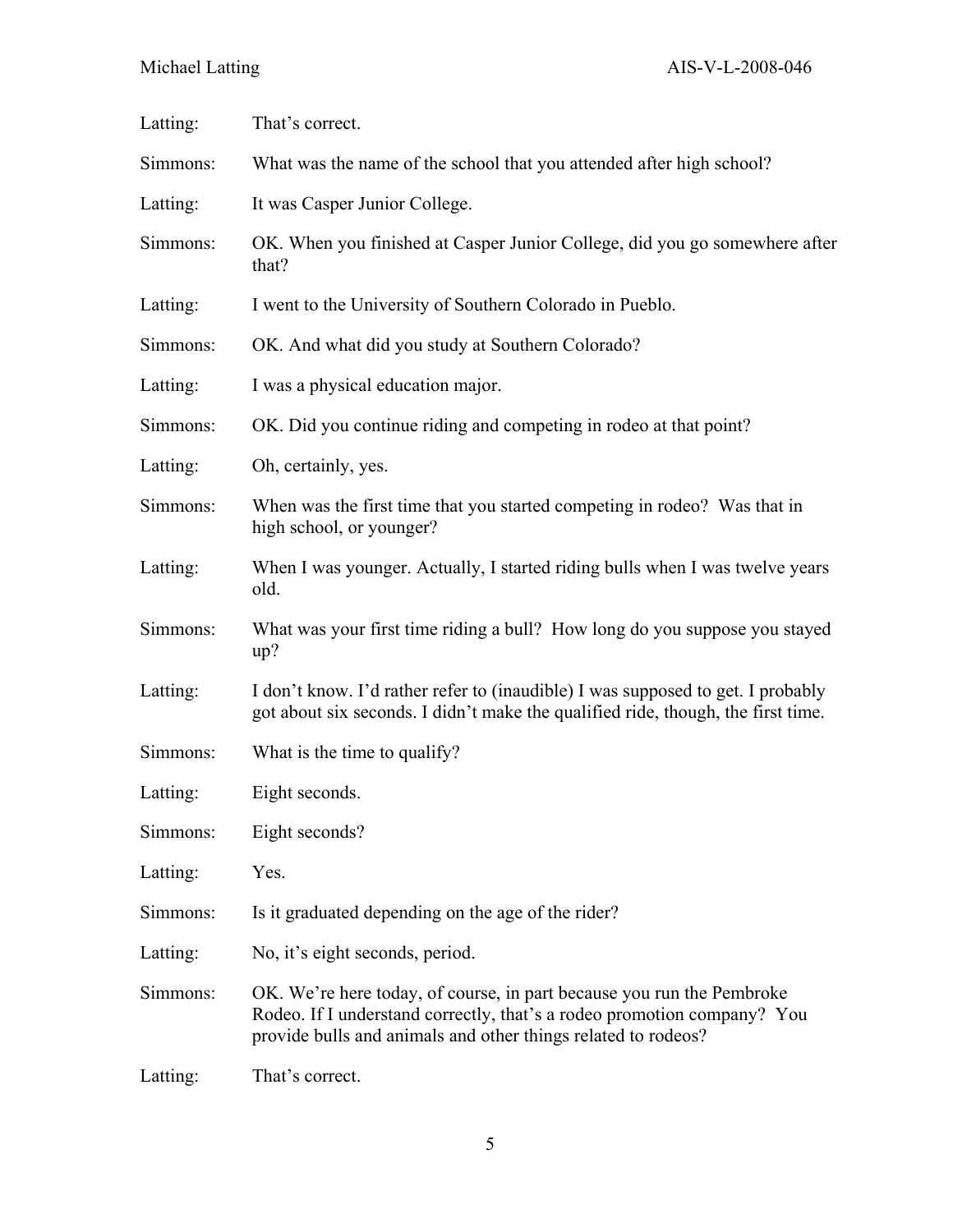Simmons: OK. So you've always been involved in horses and even since you were young in the rodeo? Is that correct?

Latting: That's right.

- Simmons: What was it like for you—finding a career after college? You had all these great experiences with horses and then you also had a degree in physical education. What was your career like?
- Latting: To be honest with you, back in the early seventies when I got out of college, I could make more money rodeoing than I could teaching school. Part of the problem, as I saw it, was: "Why should I teach school when I can rodeo and make more money?" My mom didn't see it quite that way because I was the first child and the first one to graduate from college. She thought that it was important that I do something with my degree. So quite naturally, if that's what Mom wants, that's pretty much what you're going to do.
- M1: Let's just pause a moment... and one hand (inaudible). We're back in business.
- Latting: Speaking of career choices, when I got out of college, my mom thought it would be really important for me to pursue a career in my degree area. So I applied to a few schools and unfortunately one of them called me. Quite naturally then I had to go to work at the school. But it was really a good thing in that… hindsight's always 20/20 and mothers always know best as do fathers. But I realize now that rodeo was really not what I was supposed to be doing. Part of what I was supposed to be doing was motivating and changing kids' lives. I think that's really what I was put here for. But I was given a tool to use to help get children to where they wanted to pay attention and to have something in common.
- Simmons: You were very fortunate―we talked before―to have a different sort of education than a lot of people have. When you were growing up in Chicago, you told me that you went to private schools?
- Latting: Yes, I went to St. Benedict grade school and from there I went to Marist High School.
- Simmons: And what group operates Marist High School?
- Latting: I can't tell you now. It's been *x* amount of years ago since I've been there. You know, I'm not sure.
- Simmons: Is it a religious school?
- Latting: Oh, it most certainly is. It's a Catholic school. I was thinking of what order of brothers.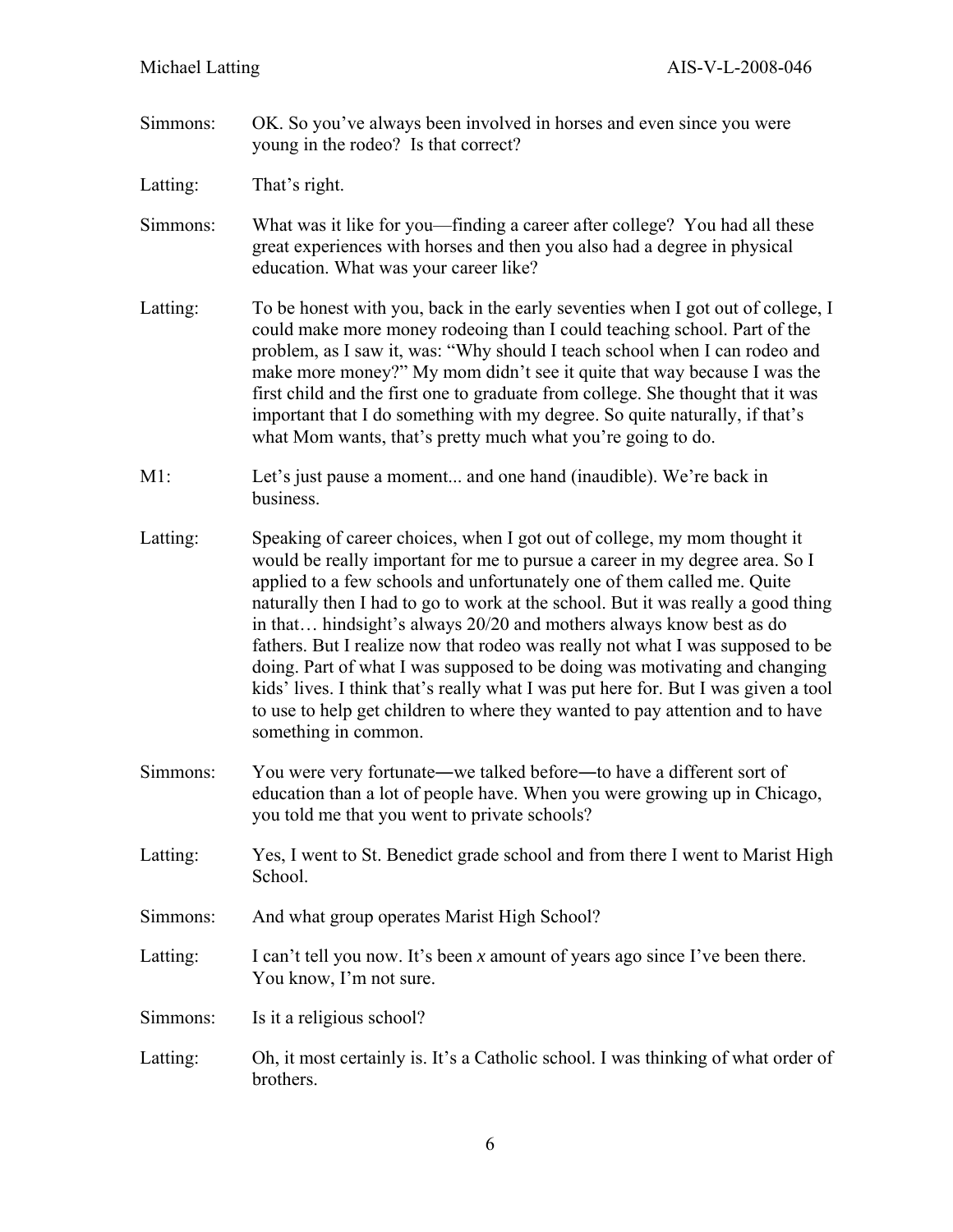| Simmons: | Oh. (laughter)                                                                                                                                                                                                                                                                                                                                                                                                                                                                                                                                                                                                              |
|----------|-----------------------------------------------------------------------------------------------------------------------------------------------------------------------------------------------------------------------------------------------------------------------------------------------------------------------------------------------------------------------------------------------------------------------------------------------------------------------------------------------------------------------------------------------------------------------------------------------------------------------------|
| Latting: | Is the reason that I hesitated on that answer. I really couldn't tell you now.                                                                                                                                                                                                                                                                                                                                                                                                                                                                                                                                              |
| Simmons: | Yeah. How do you feel your education affected your final career choices and<br>what effect did that education have on you?                                                                                                                                                                                                                                                                                                                                                                                                                                                                                                  |
| Latting: | I'm not really sure to be honest with you. I think some things just happen<br>because they're supposed to happen. Did I start a long time ago saying that I<br>wanted to be a teacher? No. Did I say a long time ago that I wanted to be a<br>principal? No. But I knew that I was a people person and that whatever I<br>could do to help people was kind of what I wanted to do. And so that kind of<br>put both things together. We started a lot of kids riding horses in this area. We<br>parlayed that into helping kids into and out of school. It's just kind of a thing<br>that I fell into that was a fit for me. |
| Simmons: | You would say that you feel that in a lot of ways your education influenced<br>your successes?                                                                                                                                                                                                                                                                                                                                                                                                                                                                                                                              |
| Latting: | Oh, certainly. Certainly. It opened up doors that would probably have never<br>been opened.                                                                                                                                                                                                                                                                                                                                                                                                                                                                                                                                 |
| Simmons: | All right. Now just changing gears a little bit. I've asked you a few questions<br>that were more family-oriented questions. I was kind of curious as to how you<br>met your wife.                                                                                                                                                                                                                                                                                                                                                                                                                                          |
| Latting: | She happened to live next door to me and it was kind of hard not to meet her. I<br>came out of the house. I looked over next door and I said, "Wow." That's<br>kind of where it started.                                                                                                                                                                                                                                                                                                                                                                                                                                    |
| Simmons: | So there was this very pretty young girl in your neighborhood.                                                                                                                                                                                                                                                                                                                                                                                                                                                                                                                                                              |
| Latting: | Exactly right.                                                                                                                                                                                                                                                                                                                                                                                                                                                                                                                                                                                                              |
| Simmons: | Let's talk a little bit about where you grew up in Chicago. You mentioned that<br>you grew up in the city but you didn't say where.                                                                                                                                                                                                                                                                                                                                                                                                                                                                                         |
| Latting: | Actually Robbins is not in the city.                                                                                                                                                                                                                                                                                                                                                                                                                                                                                                                                                                                        |
| Simmons: | Oh, I'm sorry. I'll take that out.                                                                                                                                                                                                                                                                                                                                                                                                                                                                                                                                                                                          |
| Latting: | It's outside of the city. I grew up in Robbins, Illinois.                                                                                                                                                                                                                                                                                                                                                                                                                                                                                                                                                                   |
| Simmons: | OK. Robbins is a suburb outside of the city. When you were younger you still<br>had horses there in that area?                                                                                                                                                                                                                                                                                                                                                                                                                                                                                                              |
| Latting: | Correct, correct.                                                                                                                                                                                                                                                                                                                                                                                                                                                                                                                                                                                                           |
| Simmons: | So she lived in your neighborhood in Robbins?                                                                                                                                                                                                                                                                                                                                                                                                                                                                                                                                                                               |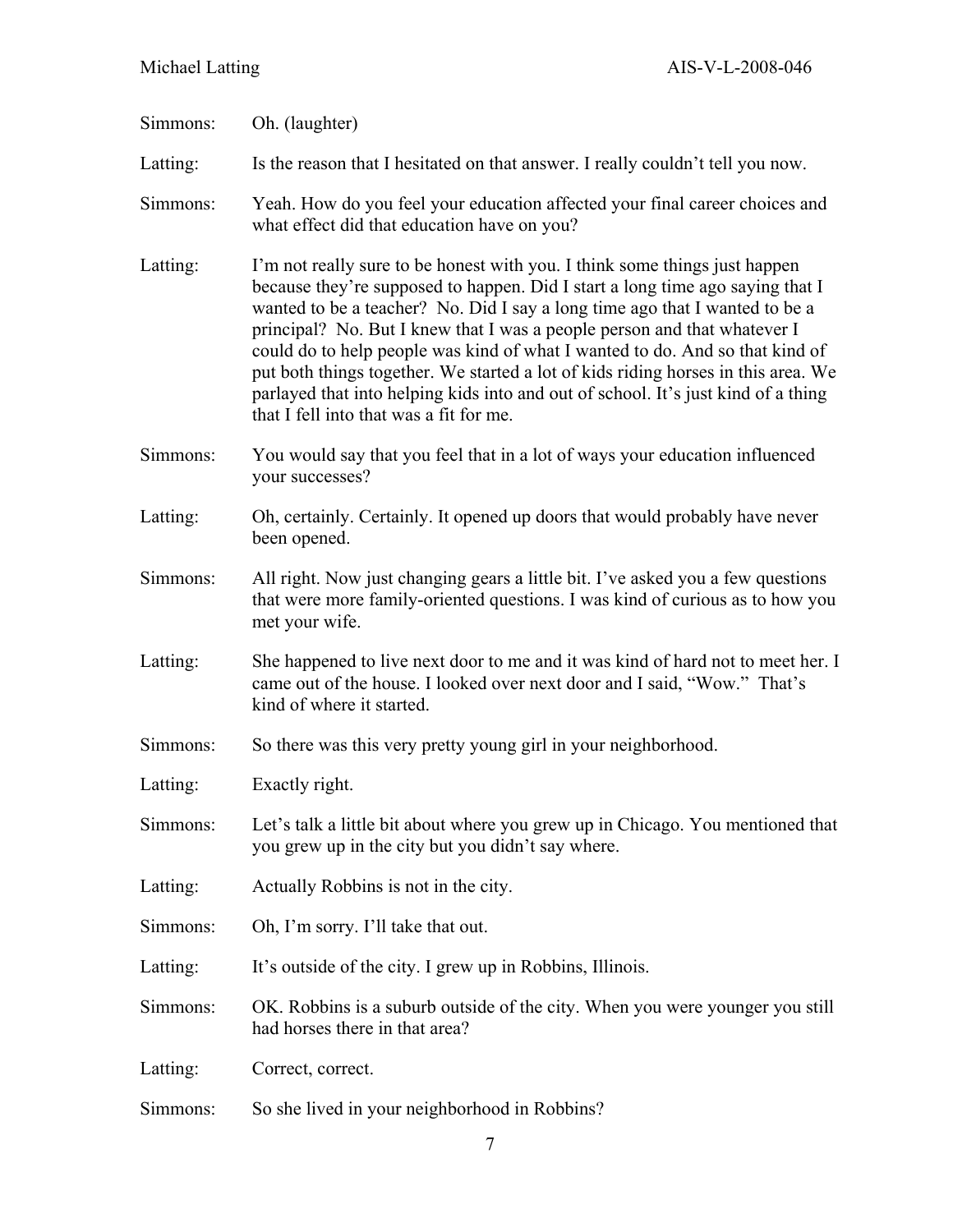| Latting: | Uh-huh.                                                                                                                                                                                                                                                                                                                                                                                         |
|----------|-------------------------------------------------------------------------------------------------------------------------------------------------------------------------------------------------------------------------------------------------------------------------------------------------------------------------------------------------------------------------------------------------|
| Simmons: | What are some of the memories that you have about living and growing up in<br>Robbins?                                                                                                                                                                                                                                                                                                          |
| Latting: | I really had a good childhood. You know, both of my parents were there, and<br>it was kind of the way I thought the rest of the world was supposed to be at the<br>time to be honest with you. I can't think of any negative in any area of it.                                                                                                                                                 |
| Simmons: | What was your favorite memory of growing up in Robbins?                                                                                                                                                                                                                                                                                                                                         |
| Latting: | Oh, boy. You know, I really don't know. I really don't know if I have a<br>favorite. Actually, I can't think of anything negative at all. All of my family<br>was there; my grandparents lived two houses down from us in between<br>(inaudible) lived in between my house and my grandparents' house. Her<br>relatives lived on the other side of us. It's just kind of like a big big family. |
| Simmons: | You would say that that was probably your favorite memory—living with the<br>big big family?                                                                                                                                                                                                                                                                                                    |
| Latting: | I would imagine so.                                                                                                                                                                                                                                                                                                                                                                             |
| Simmons: | Yeah. OK. Moving on a little bit after that, you dated for awhile, I presume.<br>At what point did you realize that you and Nina wanted to get married?                                                                                                                                                                                                                                         |
| Latting: | She told me it was time to get married and I said OK. (laughter)                                                                                                                                                                                                                                                                                                                                |
| Simmons: | (laughter) About how long was that after you all started dating?                                                                                                                                                                                                                                                                                                                                |
| Latting: | I got out of college. She always said, "I will never marry a bum, so you're<br>going to have to have a job before we get married here." Again, I was making<br>more money riding bucking horses but it wasn't a quote-unquote job. When I<br>started out down at the local grade school, then she figured it was time.                                                                          |
| Simmons: | I see. Once you got your job and you settled in from riding rodeo, then she<br>thought you could get married.                                                                                                                                                                                                                                                                                   |
| Latting: | Actually, I continued to rodeo after I started working also. I quit riding<br>bucking horses when I turned thirty and I think I was twenty-five when we got<br>married. There were five years there that I was working and competing also.                                                                                                                                                      |
| Simmons: | I see. OK. How about some final thoughts here? What do you think is the<br>most significant and transforming change in your rodeo days or things that<br>have happened to you related to rodeo during your lifetime?                                                                                                                                                                            |
| Latting: | I think that the audience has gotten larger. I know that the purses have<br>increased. I think the caliber of the livestock is better. This may sound like a                                                                                                                                                                                                                                    |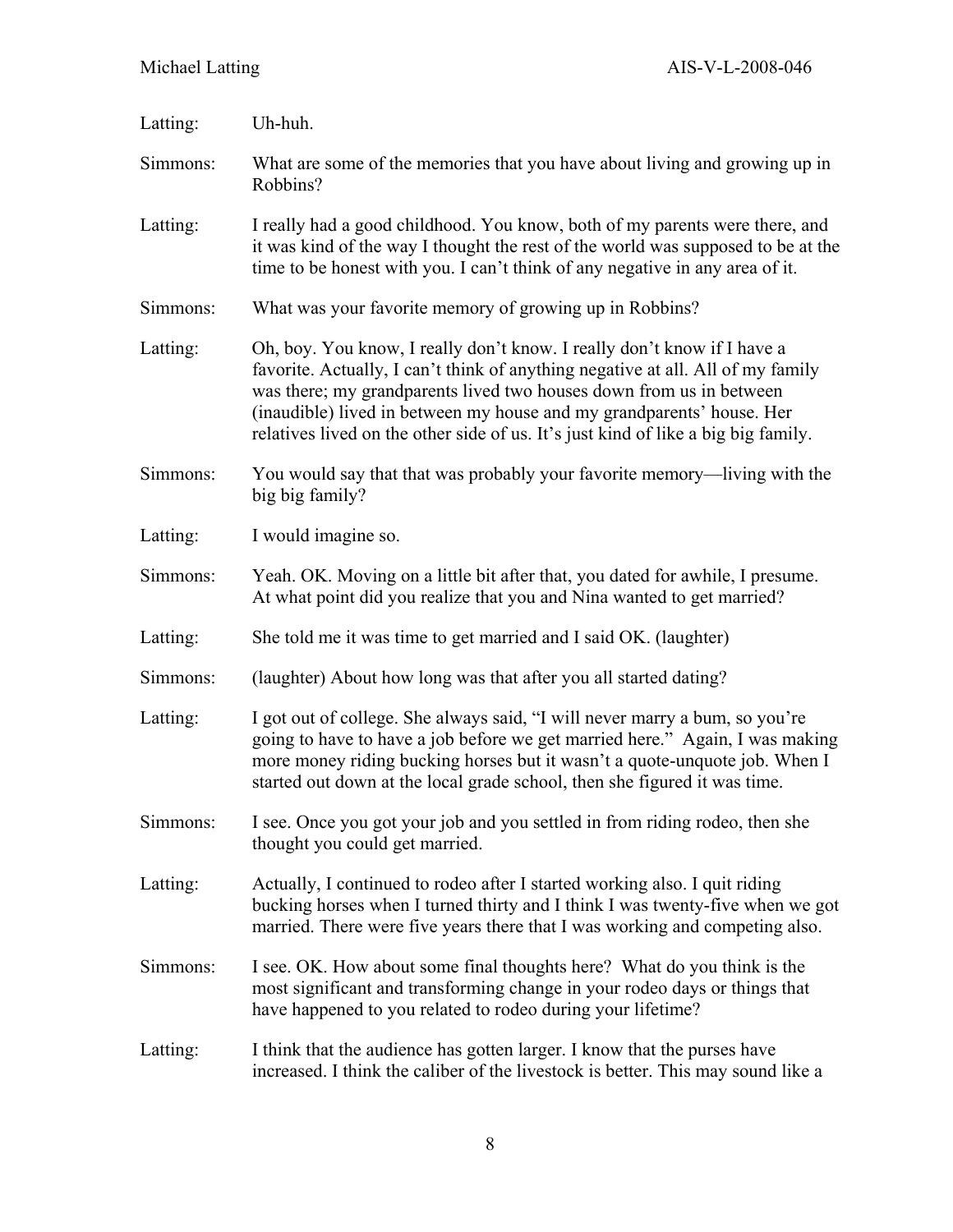little bit of a prejudiced statement from me, but I'm not sure if the young boys are as tough as they used to be.

Simmons: How do you mean that?

Latting: You hear coaches saying things like that when they're talking about the athletes that are... I may be sounding prejudiced when I say this, but there was a time when I was young where you felt no pain. I don't care if your leg was hanging over on the other side of the fence. You were expected to be a certain way: you had to be a man, you had to step up, and you had to do this. Now, if things aren't particularly right, these kids will get off. But I guess it turns into more of an economic situation too because the prize money is so much higher. They can't afford to be hurt because then they can't compete tomorrow. That kind of sets the tone for some of those things also.

- Simmons: I see. So their concern for their own physical well being, in your view, prevents them from perhaps being a little more aggressive when they compete.
- Latting: Yes and no. There may be better rodeo athletes today. I'm not sure if they're better cowboys today. But when I say rodeo athletes—specialists in their events—I think they're probably better today. But I'm not sure if I see as much second effort as what we used to see in the old days.
- Simmons: I see.
- Latting: The young kids would probably disagree with me but I think anybody my age or older would probably agree with me. I think it's a thing that comes with time. I'm sure this generation of kids will say in the next round, "Well, you know, back in the day when I used to..." That's something that just goes on and on, I guess.
- Simmons: Yeah. How do you feel about changes in technology and communications and things like that? How do you feel that that's affected farm life and your business of rodeo promoting?
- Latting: I've found that it's the best thing since sliced bread. Technology in any endeavor, in any situation is the wave of the future. It's the way things are happening, you know? Ten years ago, people had pagers. They didn't have cell phones. Today, how do you make it without a cell phone? That's a part of technology. As life evolves and technology gets better and increases, I think it provides a better form of life.
- Simmons: For your business specifically, do you think that makes you have a better or closer relationship with your clients or with customers who contact you for rodeo promotion?
- Latting: Oh, certainly, certainly. I mean, you can be reached at any time. You can get any type of information that you like just at the click of a button.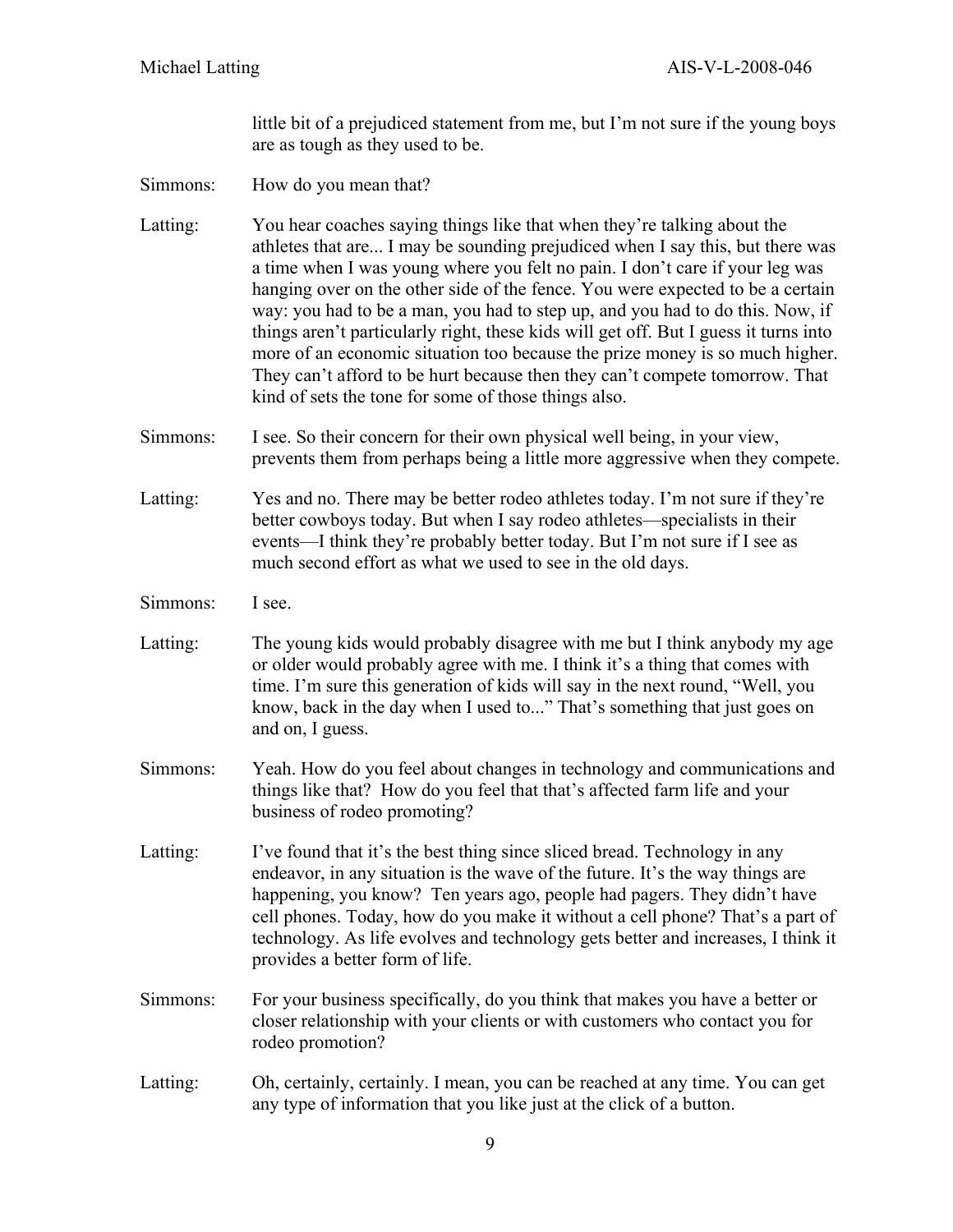Simmons: So you feel like actually it's a big boon to your business because you can keep in much closer contact with your clients?

Latting: Exactly right.

Simmons: I see. What do you see for the future of farming and living in a small community like this and how does that relate back to what you were saying about that the young boys aren't maybe as tough for rodeo?

Latting: When you speak of farming, technically I'm not a farmer. We're in the rodeo business, and we have... Where farming really touches me is the cost of fuel and the cost of grain that I have to take care of to feed my livestock. I'm hoping something gets better there, to be honest with you, because feed has really gotten high. Some changes that I expect to see is just―you know, I think we're in the greatest country in the world. I know we're in the greatest country in the world. I think that anything that we've ever faced, we've always gotten by it. I'm expecting things to probably turn around and get better. I'm sure that as time has evolved there are people sitting right here where I'm sitting now saying, "Oh, you know, this is the worst it's ever been." As time went on things got better and moved on.

- Simmons: You would say that the future for your rodeo business is just in expansion and hopefully there'll be some sort of leveling off of your expenses and your inputs?
- Latting: I don't think it's going to level off because things are going to continue to get high. But I think everything will continue to get better. Because if this raises, this has got to raise also.
- Simmons: Have you seen, because of the higher costs of fuel and other things, your costs increase and therefore your clients have had to absorb those extra costs or how have you managed this?
- Latting: Yeah. It's got to be spread out somewhere. You know, the boat's got to stay even. You try to keep the cost down as much as you possibly can and you hope that the other side stays down as much as it can. But, like with fuel this year, it's been a little tough, because my contracts were signed last year. So you just have to eat that extra expense.
- Simmons: Yeah. So you do share some things in common with more traditional farmers…

Latting: Exactly.

Simmons: …in terms of those expenses that you have. The fixed expenses.

Latting: Right.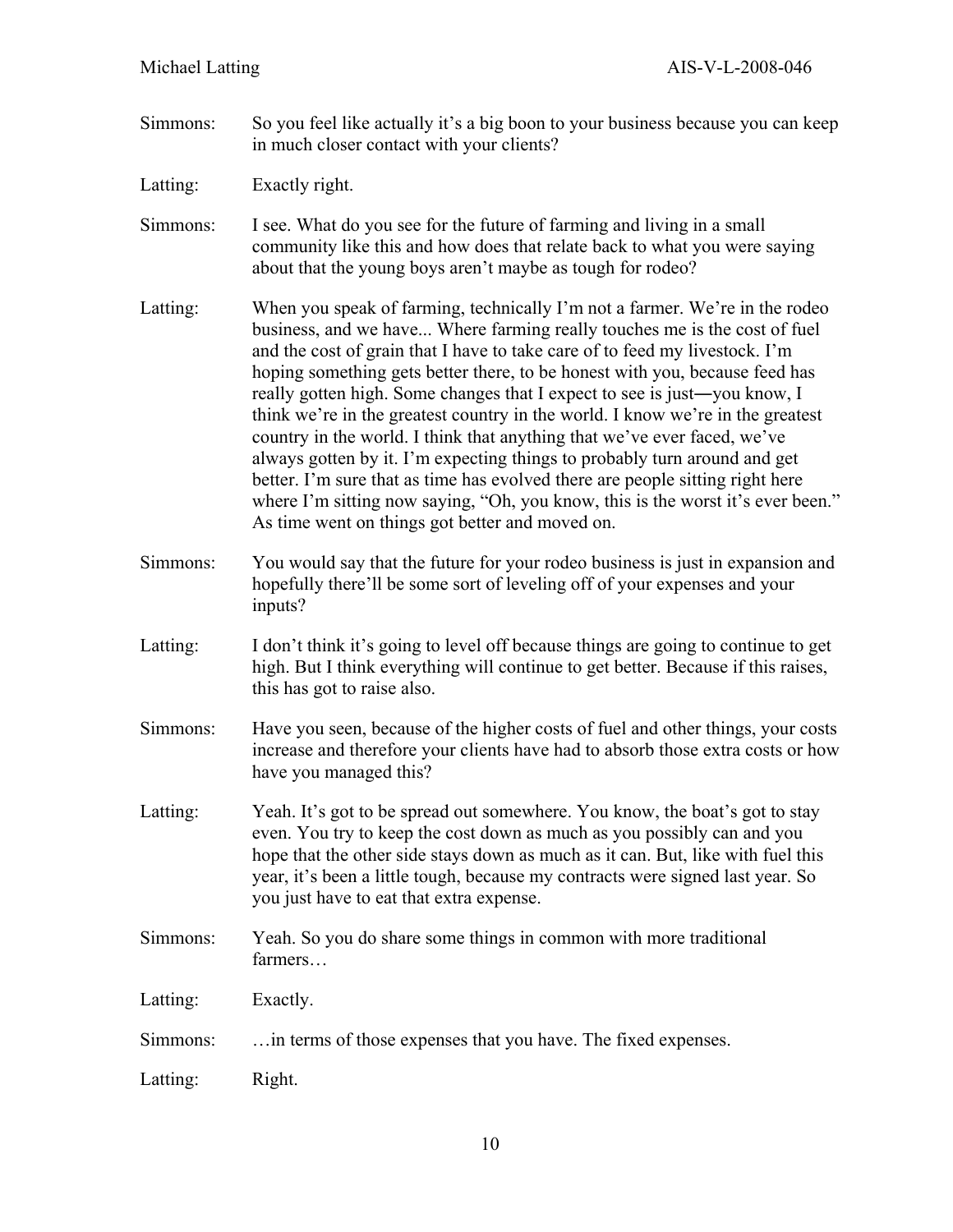- Simmons: What advice would you give to someone thinking of pursuing a career in stock breeding or in rodeo promotion?
- Latting: I think it's a passion, first off. I think you have to be passionate about it. I think you need to do a lot of research in how you want to breed livestock to make sure that you're breeding the right way. Trial and error is no longer necessary with all the books and all the technology that we spoke of earlier. Because you need to set things up so that you're breeding the way to get the result that you want. In the old days you bred, and if one came out right, you'd try to keep breeding that way. But now you don't have to do that. There are animals that you can put in place that… Now you can buy semen. Now you don't even have to own the bull. You can buy semen. There are a lot of good things that have come along the line.
- Simmons: So as they say in ag, you can buy the genetics...
- Latting: Exactly.
- Simmons: …and you don't have to actually have the animal on site, on your property.
- Latting: That's correct.
- Simmons: What types of things along the way have you picked up and learned that's actually spurred your interest in genetics?
- Latting: This is something that my dad told me a long time ago and it took me awhile to get it figured out but it makes all the sense in the world. In breeding the horses that we breed, we've figured out that the mare is everything. People want you to think that the dad is the big deal but my animals get their characteristics from the mom. I'm a firm believer that you can take a great mare and breed her to a goat and get an outstanding horse.
- Simmons: I see. OK. Where you don't actually have to have the animal standing at stud—what part in breeding and different types of genetics as you've already mentioned has that played in your breeding program?
- Latting: No, actually, I own my own stud.

Simmons: OK.

Latting: The stud I'm using right now—Mandan—he's probably about fifteen years old. But I've got another stud right now that's a long yearling that I'll use to replace him when he gets too old. What happens is that you have to make sure and change your stud out on occasion because you don't want to start inbreeding. Most of the mares that I have on site now are all Mandan's daughters. I've got four or five mares left that aren't his actual offspring. When I get to the point where I need to start breeding his daughters, then I've got another stud that will be ready in another year or two.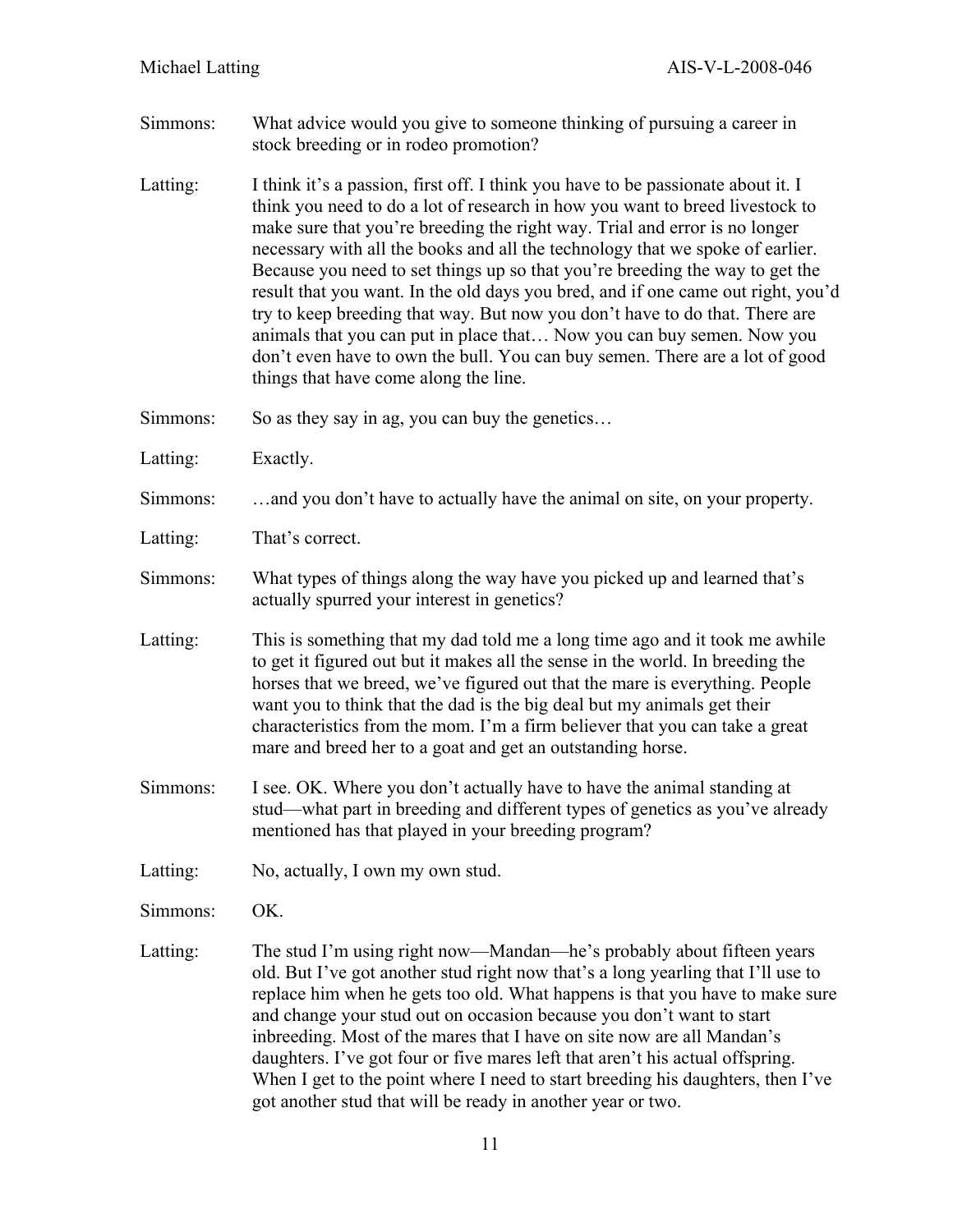| Simmons: | OK. Mandan is your stallion that you're currently using right now?                                                                                                                                                                                                                                                                                                                                                                                                                                                                                                   |
|----------|----------------------------------------------------------------------------------------------------------------------------------------------------------------------------------------------------------------------------------------------------------------------------------------------------------------------------------------------------------------------------------------------------------------------------------------------------------------------------------------------------------------------------------------------------------------------|
| Latting: | That's correct.                                                                                                                                                                                                                                                                                                                                                                                                                                                                                                                                                      |
| Simmons: | Then all his daughters are your breeding stock mares?                                                                                                                                                                                                                                                                                                                                                                                                                                                                                                                |
| Latting: | Right.                                                                                                                                                                                                                                                                                                                                                                                                                                                                                                                                                               |
| Simmons: | OK. Can you clarify for me again—the stallion that you're going to replace<br>him with is the offspring of who?                                                                                                                                                                                                                                                                                                                                                                                                                                                      |
| Latting: | His dad belonged to a friend of mine that lives in Iowa and his mother is one<br>of my mares that, again, is not one of Mandan's daughters.                                                                                                                                                                                                                                                                                                                                                                                                                          |
| Latting: | OK, I see. Very interesting. OK. Finally, what advice or wisdom would you<br>like to give to future generations just in general, about living the farm life and<br>with rodeo and the other things we've talked about just now?                                                                                                                                                                                                                                                                                                                                      |
| Latting: | I would need to go a little broader than that because I think that life is life,<br>period. I think that a person should be happy. Whatever you want to pursue,<br>pursue it with all you've got. When you get up in the morning, understand that<br>you're going to give everything that you have to be successful in whatever<br>you're planning on doing. That's whether you live in a rural area or in<br>downtown Chicago. I don't think it really matters. But I think you need to try<br>as hard as you possibly can to be the best that you can possibly be. |
| Simmons: | That's what you would like to have people most know, then.                                                                                                                                                                                                                                                                                                                                                                                                                                                                                                           |
| Latting: | That's what I tell all my kids.                                                                                                                                                                                                                                                                                                                                                                                                                                                                                                                                      |
| Simmons: | OK, very good. All right. I appreciated talking with you about your basic<br>family and your background and things we just might not have known about<br>you had we not asked.                                                                                                                                                                                                                                                                                                                                                                                       |
| Latting: | The pleasure's mine.                                                                                                                                                                                                                                                                                                                                                                                                                                                                                                                                                 |
| Simmons: | Thank you.                                                                                                                                                                                                                                                                                                                                                                                                                                                                                                                                                           |
|          | <b>Interview with Michael Latting</b>                                                                                                                                                                                                                                                                                                                                                                                                                                                                                                                                |

# AIS-V-L-2008-046 Session 2: July 28, 2008

Interviewer: Elizabeth Simmons

Simmons: Here we are in Pembroke Township with Mike Latting. We're here in Pembroke Township, Kankakee County, Illinois with Mr. Mike Latting. He runs the Pembroke Rodeo. He's a promoter and also he's an educator. Mike, I notice behind me you've got some bulls back there. What kind are they?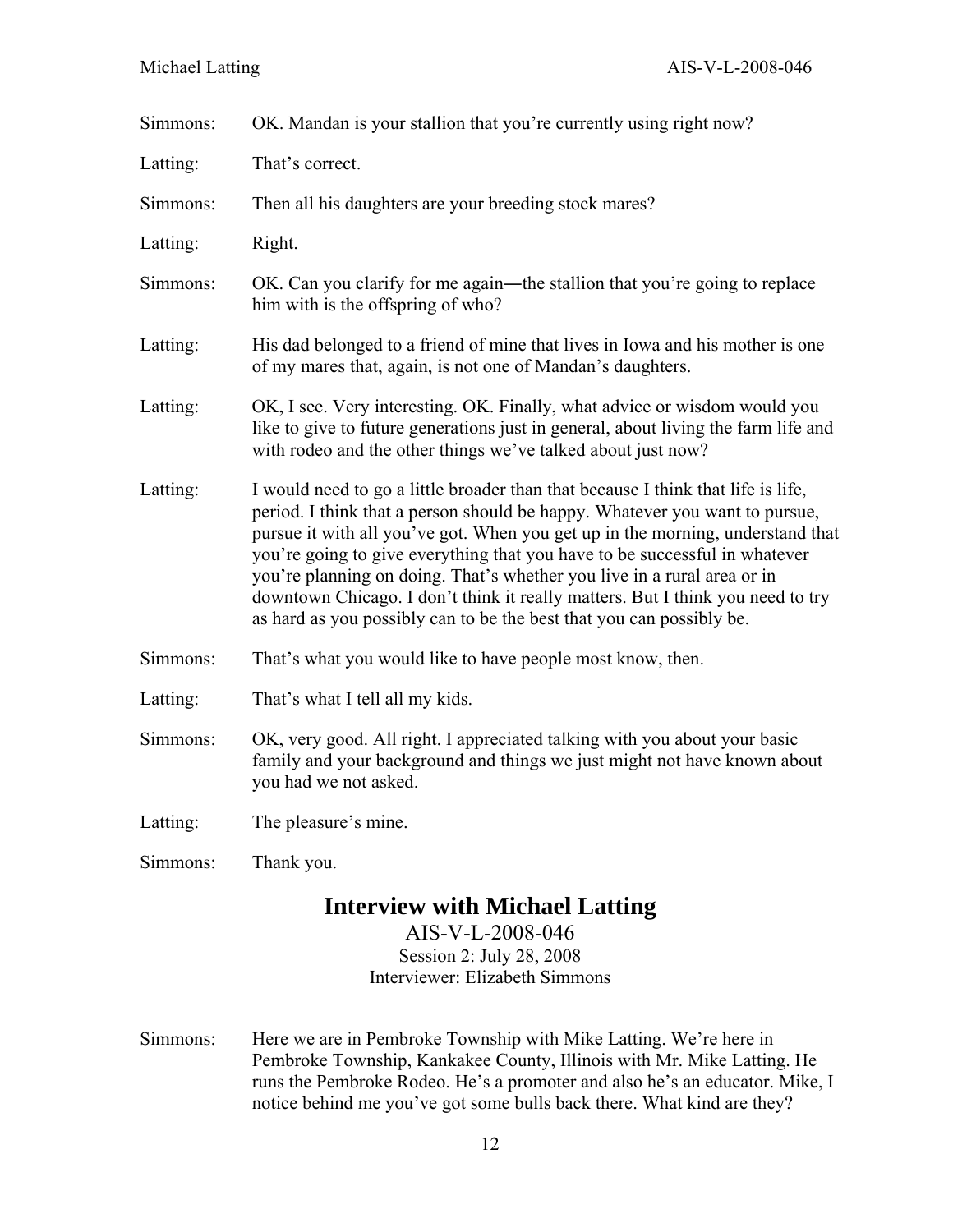Latting: They're all cross-bred rodeo bulls. Quite a few of them have probably seveneighths Brahman in them and then they all have different types of breeding in them also. Simmons: Where do you get that Brahman genetics from that you can breed bulls like that? Doesn't that come from India? Latting: The true Brahman bull came here from India but it's been cross-bred so much over here in the States. But these bulls are all out of southeastern Oklahoma. They're down pretty close to the Texas line. Simmons: Do you have a bull-breeding program now that you've got the initial stock? Latting: Actually, I don't breed bulls; I breed horses. I've got some friends down there in Oklahoma that breed bulls. They can have it. They've got more room, more ground and more grass. Out here on the sand dunes, we're kind of short on pasture. I need all the pasture I can get for my horses. Simmons: I'm looking at your bulls and it's not too hot out today. But, of course, it's an evening in July. They look like they're pretty calm out there. I have a hard time believing that they can get all heated up and start bucking. How does that work with those bulls? Latting: These bulls are pretty much athletes. You'll notice that they're all kind of built a little bit of the same. They're not like beef bulls. They kind of pork around. All of these bulls are pretty athletic-looking. They move it, which means they can jump high. They're light on their feet, they can turn fast and that's what you look for in rodeo buck-and-move. Simmons: I notice that the bulls are generally―is this typical? Are they generally not castrated when they use them for bucking? Latting: Yes, that's why they're bulls. They'd be steers if they were castrated. Simmons: What effect does that have on their use or value for rodeo stock? Latting: The fact of them being castrated has absolutely no effect as long as they perform. As long as they're athletic and as long as they buck. I've bucked big steers that people thought had not been castrated. But you run five hundred through a chute and you miss one or you run all your bulls through and somebody accidentally castrated one. It really doesn't matter when they get to be big bulls. If they buck, they buck. If they're going to buck, they'll buck. Simmons: The effect on their ability to buck isn't necessarily affected by whether they're castrated or not? Latting: No, no.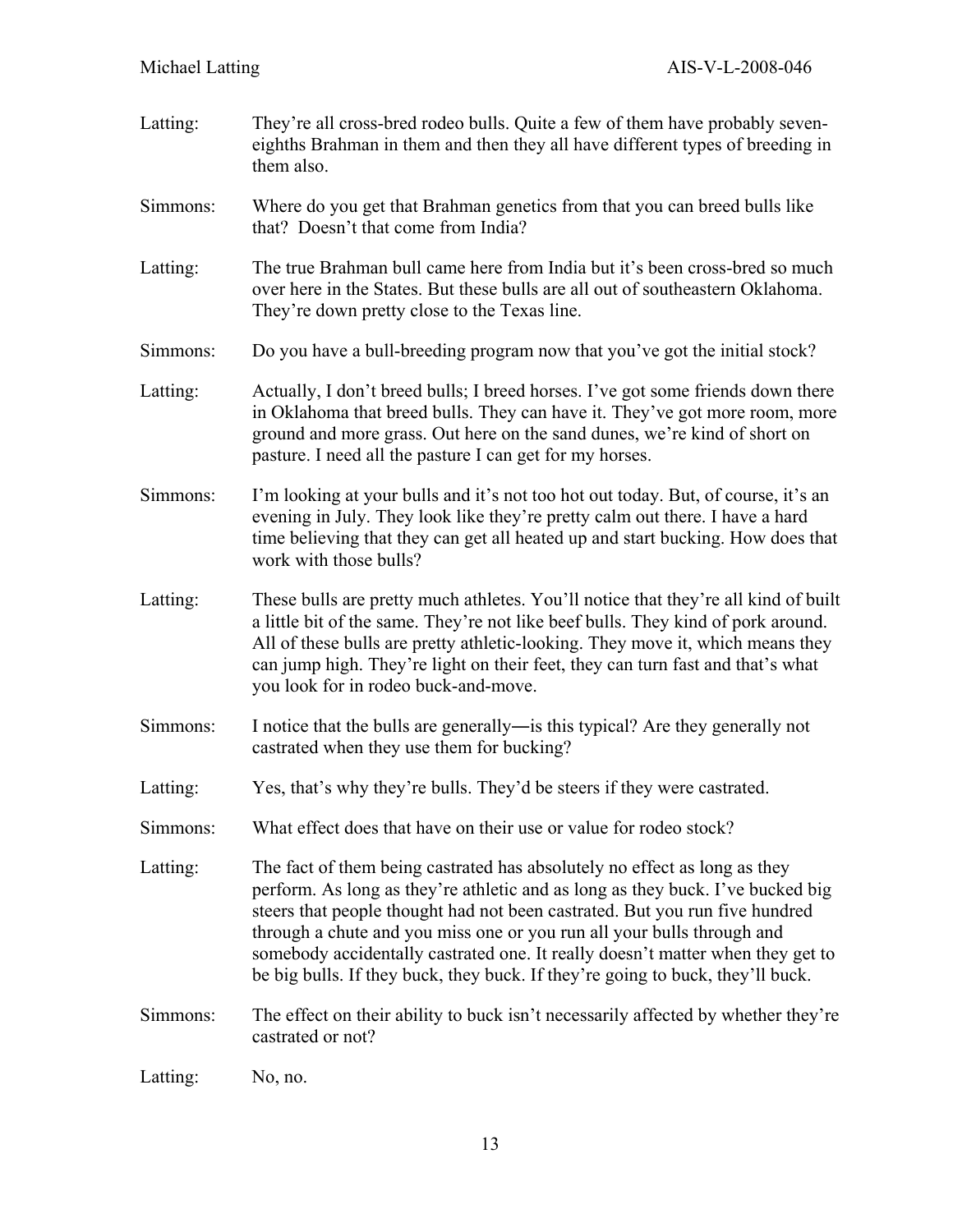Simmons: It's on the individual performer. Latting: Exactly, exactly. One thing about those bulls not being castrated, though, is a lot of times they're a little meaner. They're a little harder to handle sometimes. Because they are. Simmons: I notice all the bulls are horned. For us rodeo novices, is that a pretty typical way that the bulls will come—with horns? Latting: All bulls originally came with horns. Horns were bred out of them because of man. Back in the old days, that's what they used for preservation to keep the wolves and bobcats off them. Simmons: How does that affect the rodeo human performer—the cowboy—when he encounters a bull and it's bucking? If he falls off eventually and it's got horns? Latting: That's what you've got bullfighters for. Their job is to jump in between the guy and the bull and lead the bull off away from the contestant. Of course, sometimes the bull would get to you first. It's just kind of like getting beaten across the head with a baseball bat. Those horns are pretty solid. Simmons: Can you lead us rodeo novices through a typical bull ride? Just the nuts and bolts of what would happen in a typical ride from your experience? Latting: We'll load the bull into a chute and they'll walk into a chute. You'll close the chute. It's already closed in front of them and you'll close it behind them when they walk in. The rider will put his rope around the bull and then he'll climb over in there with him. The rope pulls up on one side―he'll have one of his buddies pull the rope up tight. Then he'll run the rope across his hand and wrap it around his hand and then close his hand. Then he'll slide up as close as he can to that rope and tell them to open up the gate. When they open up the gate, it's on. Simmons: Does the bull automatically know to start bucking or is it because of something that the rider does? Latting: What happens is that animals are used to not having anything on their back, OK? The reason that you only ride it for eight seconds is that that's when the animal performs the best. If you rode one until he stopped every time after awhile they'd get to say, "Well, it's OK, I don't have to… I'll just walk around." Any animal that has not been domesticated doesn't want anything on their back because that's a form of threat. That's a threat. Animals would jump on their back to take them down; you see on National Geographic all the time, the lions grabbing the zebra. I think that's one of the most famous commercials. But you notice when a lion's on a zebra, the zebra's bucking and kicking and trying to get him off. This is the same concept. Except usually when they buck the cowboy off, they turn around to get him.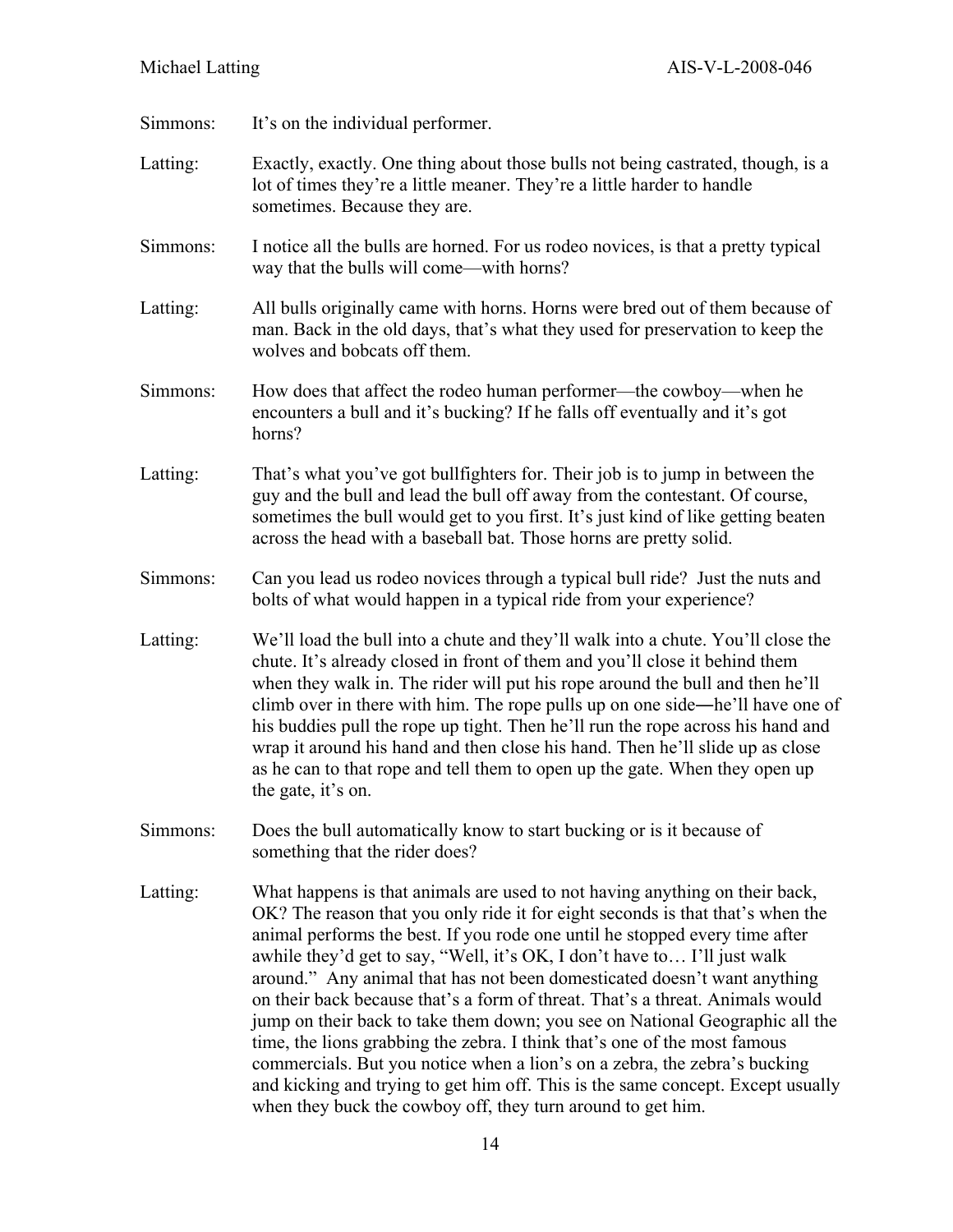Simmons: That's when the helpers come in and they help get the bull away from the cowboy.

Latting: Correct. Correct.

- Simmons: I would imagine rodeo's a pretty dangerous sport. How often have you been injured in your rodeo career and what kind of injuries did you have? You look like you're walking and talking and pretty OK.
- Latting: I'm pretty fortunate, I guess. I broke both bones in my left arm once. I tore the ligaments in my right knee—both of them. I crushed a nerve in my right knee. I got my ear about cut off once. I cracked my heel once. I think that's about it.
- Simmons: In terms of the average bucking bull-rider, would you say that you've been fortunate or about average or...?
- Latting: Pretty fortunate. There are boys who have been beaten up pretty good.
- Simmons: This is really interesting. I really can say for the rodeo novice that most of us don't know much about behind the scenes for riding a bucking bull. So thank you for letting us know. I'd like to move on here a little bit and talk about your land in general. How much land does it require for a person to operate a rodeo promotion company? I see you have… It looks like pastures and of course you've got your bulls and horses.
- Latting: Right.
- Simmons: Can you talk a little bit about that?
- Latting: Sure. There are thirty-five acres on this plot right here and there are another sixty-five over about a mile on the other side. We've got horses running over there on that pasture. We've got some feedlot cattle over there. I keep my bulls contained here because I want them on grain and hay every day. I don't want them on grass; I want to know exactly what I'm getting into. I've got to have them strong; I've got to have them just like an athlete. So rather than grazing, I want protein in them. I want them to have protein. These bulls are on alfalfa and grain every day. The same with my horses. They're on grass in the back but I want to make sure that they're on grain and alfalfa every day also.
- Simmons: In terms of the layout and the arrangement of your farmstead here, you've got your immediate bulls here, because it lets you keep an eye on them and feed them and really take good care of them. Then the animals that are perhaps not as critical, they're out on grass?

Latting: Correct. Correct.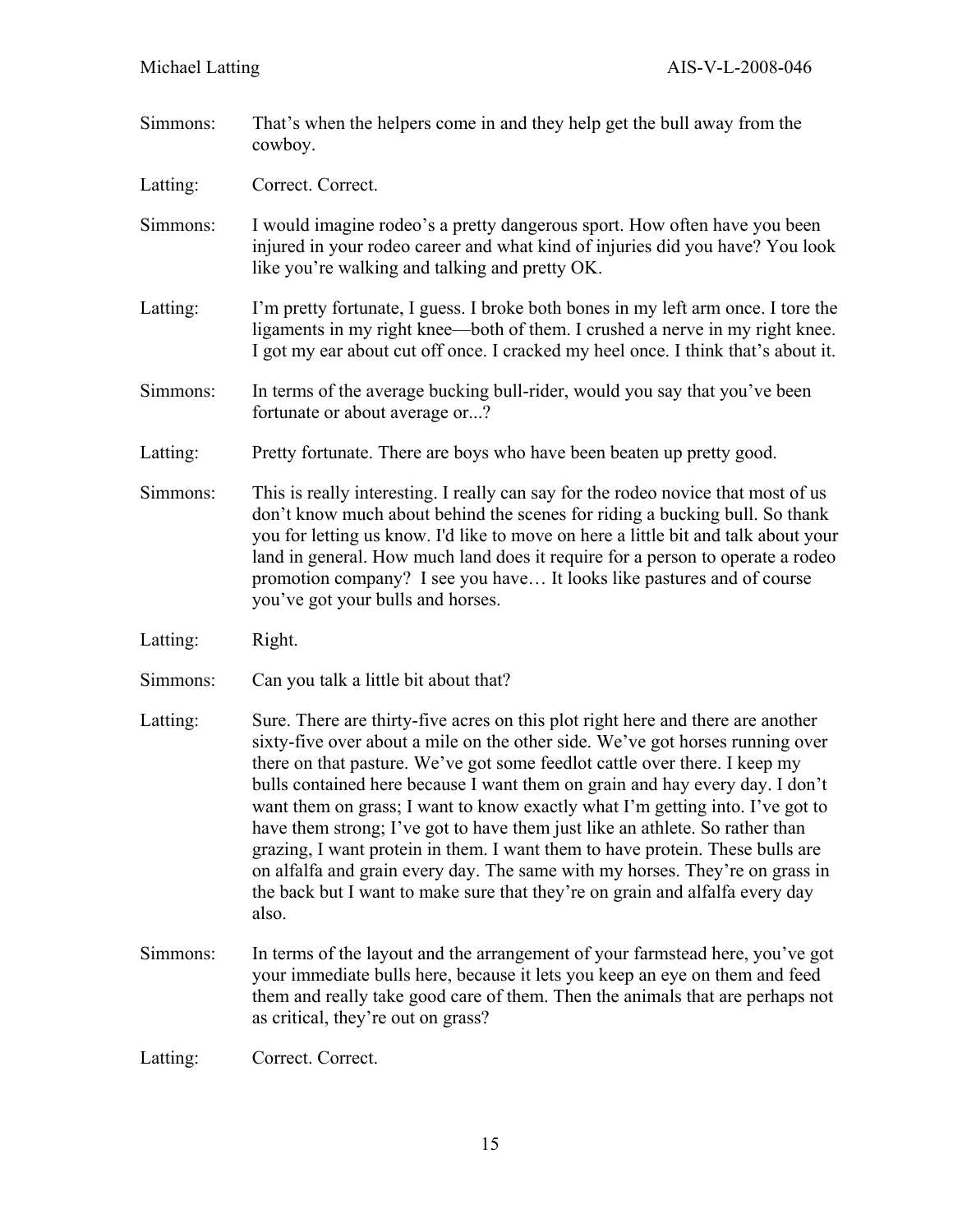- Simmons: OK. I see you've got some pastures farther out back. Is there any particular decision you make as to what animals are kept right here on the closest property to your house here, beyond the bulls, and what are in your other pasture? Latting: The bulls, mostly, actually I want them as close to the house as possible because I want to make sure they're there when I get up and they're there when I leave. That's really important because I don't need one of the bulls walking down the road or something. I keep the bucking horses in the back and they can go back around about twenty acres. I've got some yearlings that I keep a little closer than them so I can kind of keep an eye on them. I keep my saddle-horses down in the front. But we'll take a walking tour and look at them all. Simmons: Yeah, why don't we do that? I'd like to go in and see your horses. It seems like you're really the guy that likes horses the best. So we can take a walk and we'll have a look. Latting: All right. Let's do that. M1: Tape is rolling. Simmons: Now we've moved down a little to another place in the pasture here, Mike. What are these horses that we're looking at right now? Latting: These are my saddle horses. These are the horses that we use just for riding. We use them in the rodeo if we need to chase bulls out of the arena, if we need to move cattle around or if we need to gather the horses. These are the horses that we use for that. Simmons: These horses that we're looking at—you said you use them for just general riding? Latting: Uh-huh. Simmons: Do you use them for what you'd call pleasure riding or mostly just in relationship to your business?
- Latting: At my age, I do very little pleasure riding. I don't get up and down as well as I used to. But yeah. I mean, if we just want to go ride and saddle up one of these horses and go ride somewhere. A lot of the times when we're checking the colts or checking the bulls or something, we'll saddle up and ride out through it. It's good for the colts, too. It kind of helps them understand that this is part of life and this is what we do. So not only is it just pleasure riding or pasture riding, but it's also good for the young horses to let them know about life.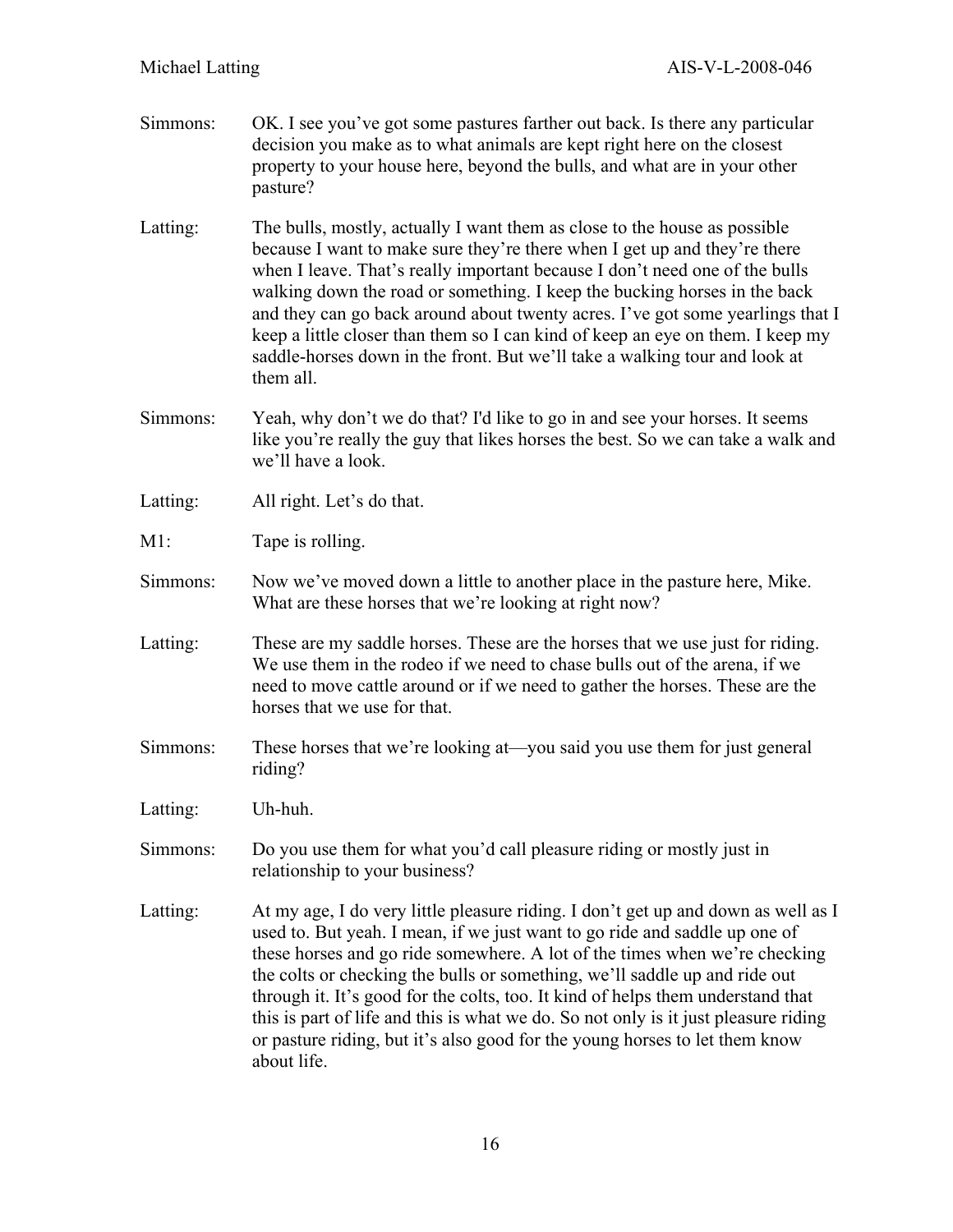|          | The thing that I really appreciate about these types of horses different<br>than horses you see stalled up all the time: these horses understand how to<br>navigate the terrain. They do that because that's where they live, and they may<br>have to step over a tree or there may be something on the ground or<br>something. If horses are standing in a box stall all the time, it's hard for them<br>to really understand how to function. It would be like us staying in a closet all<br>of our life and then they open up the door and put us in New York.                                                                                                                                                                                                                                                                                                             |
|----------|-------------------------------------------------------------------------------------------------------------------------------------------------------------------------------------------------------------------------------------------------------------------------------------------------------------------------------------------------------------------------------------------------------------------------------------------------------------------------------------------------------------------------------------------------------------------------------------------------------------------------------------------------------------------------------------------------------------------------------------------------------------------------------------------------------------------------------------------------------------------------------|
| Simmons: | I understand. You're saying that horses that live outside like your saddle<br>horses have common sense.                                                                                                                                                                                                                                                                                                                                                                                                                                                                                                                                                                                                                                                                                                                                                                       |
| Latting: | Exactly right. They don't live outside all the time. I put them in the stalls to<br>feed them. Then after we feed them, we kick them back out.                                                                                                                                                                                                                                                                                                                                                                                                                                                                                                                                                                                                                                                                                                                                |
| Simmons: | Since you have these horses and they're a little different than your bucking<br>horses, I presume that they've been trained for riding?                                                                                                                                                                                                                                                                                                                                                                                                                                                                                                                                                                                                                                                                                                                                       |
| Latting: | Right.                                                                                                                                                                                                                                                                                                                                                                                                                                                                                                                                                                                                                                                                                                                                                                                                                                                                        |
| Simmons: | What's the process about that and how did you go about doing that? Are you<br>the one that trains the horses?                                                                                                                                                                                                                                                                                                                                                                                                                                                                                                                                                                                                                                                                                                                                                                 |
| Latting: | I've trained these horses here. First thing you do is get them used to the<br>saddle. You get them to work; they don't want to kick at you. You know to<br>keep your hands on them and you let them know that the horse and you are<br>friends. First you start with putting a pad on them and let them know that<br>that's not going to hurt them. Then after awhile you get the saddle on them.<br>What I like to do is just saddle them and then just leave them in a small, round<br>pen for awhile. Just put the saddle on them and just let them kind of get used<br>to it and let them feel the stirrups flapping on their sides and stuff. Then I'll<br>put a bridle on them and kind of get them used to having a bit in their mouth.<br>About two or three days after that, then we just kind of get on them and just<br>kind of ease them around and start riding. |
| Simmons: | About what age do you start this training process with these saddle horses?                                                                                                                                                                                                                                                                                                                                                                                                                                                                                                                                                                                                                                                                                                                                                                                                   |
| Latting: | We try to saddle them as two-year-olds. We may get on them a few times as<br>two-year-olds, but not a lot. When they're three-year-olds, then we kind of<br>start riding them.                                                                                                                                                                                                                                                                                                                                                                                                                                                                                                                                                                                                                                                                                                |
| Simmons: | It sounds to me like the training is pretty typical for both saddle horses except<br>that your horses are going to have some specific jobs to do when there's a<br>rodeo on.                                                                                                                                                                                                                                                                                                                                                                                                                                                                                                                                                                                                                                                                                                  |
| Latting: | Right.                                                                                                                                                                                                                                                                                                                                                                                                                                                                                                                                                                                                                                                                                                                                                                                                                                                                        |
| Simmons: | How does a young horse react to all that excitement and noise and the rodeo<br>arena and the bulls?                                                                                                                                                                                                                                                                                                                                                                                                                                                                                                                                                                                                                                                                                                                                                                           |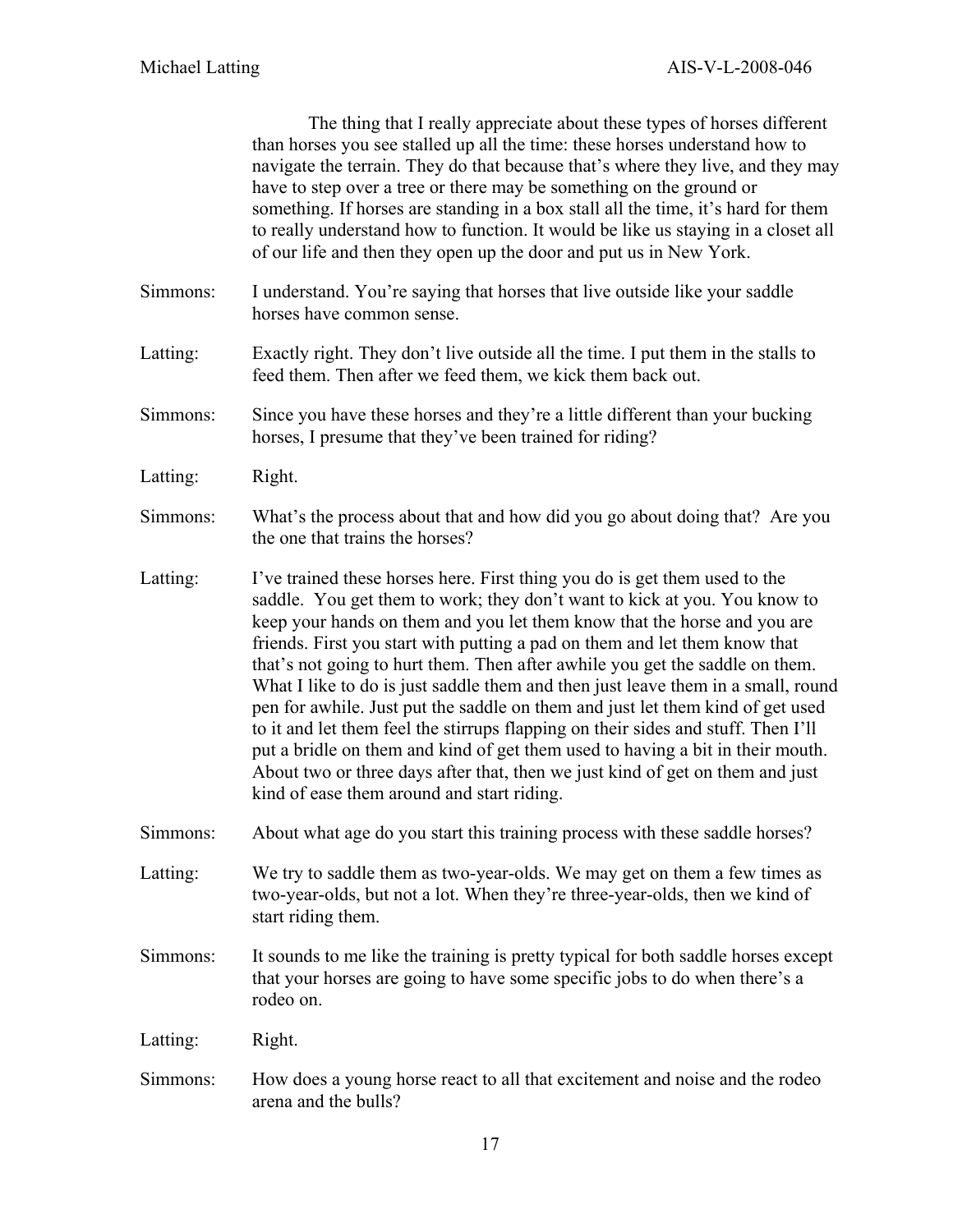| Latting: | usually my horses have grown up with it. So it's not really foreign to them.<br>There are the bulls right twenty feet from where the horses are. They see them<br>all the time. Once you drive tractors through here a lot and start those semis<br>up and stuff, there's plenty of noise around here. It's quiet now. But when we<br>start moving or getting ready to go, it'll get a little noisy. |
|----------|------------------------------------------------------------------------------------------------------------------------------------------------------------------------------------------------------------------------------------------------------------------------------------------------------------------------------------------------------------------------------------------------------|
| Simmons: | OK. I notice behind you, Mike you've got some pretty large horse trailers<br>there and it looks like even a semi. Do you transport your saddle horses along<br>with the other stock when a rodeo is on?                                                                                                                                                                                              |
| Latting: | I've got three trailers here. I've got a pot, which is a double-deck trailer. We<br>put our cattle on that. I've got two thirty-two-foot goosenecks that we can put<br>horses on. We have plenty of ways to haul livestock.                                                                                                                                                                          |
| Simmons: | You're a very experienced horseman and I have to ask you, Mike, I'm real<br>curious: what do you do when you've got a young horse, especially, that<br>doesn't want to load?                                                                                                                                                                                                                         |
| Latting: | The best way to do it is you get them in a group. Horses are herd-bound.                                                                                                                                                                                                                                                                                                                             |
| Simmons: | What's your secret?                                                                                                                                                                                                                                                                                                                                                                                  |
| Latting: | I just put another one with them and just run that one first one on. The other<br>one will just follow him up in there and before long they know it.<br>Everybody's in the train and you close the door behind them.                                                                                                                                                                                 |
| Simmons: | I see. You don't think you need to put the trailer out and feed them in the<br>trailer and all those other solutions? Yours just go in like a herd?                                                                                                                                                                                                                                                  |
| Latting: | Yeah.                                                                                                                                                                                                                                                                                                                                                                                                |
| Simmons: | Great.                                                                                                                                                                                                                                                                                                                                                                                               |
| Latting: | When they're babies, hauling them from pasture to pasture A lot of times<br>you can just pick them up, they're so small and they may be afraid to jump up.<br>You just pick them up and set them in the trailer. Then you go to get them and<br>they jump up in the trailer. My horses are loading all the time.                                                                                     |
| Simmons: | So you don't have any around here that won't load.                                                                                                                                                                                                                                                                                                                                                   |
| Latting: | No, no.                                                                                                                                                                                                                                                                                                                                                                                              |
| Simmons: | Very good. OK, that's some great training. Down at the bottom of the pasture<br>here, I notice a lot of your horses of course, they come from some similar<br>mothers. Breeding stock is pretty stable. You've got a couple down there: it<br>looks like you've got a buckskin and maybe a gray and all. Do those come<br>from your breeding program or are they different?                          |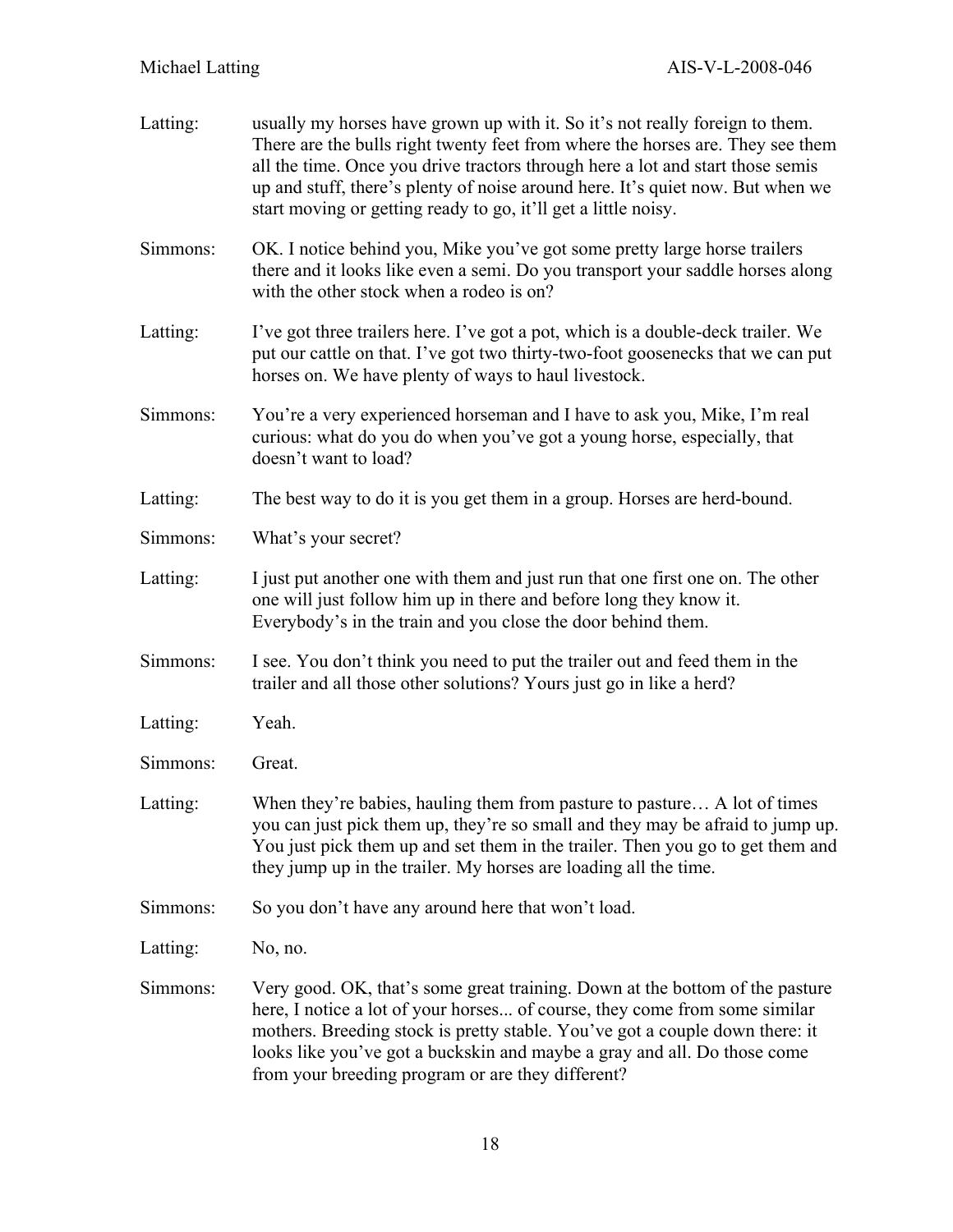Latting: No. The saddle horses are horses that I've bought.

- Simmons: OK.
- Latting: The only horses that I breed... I guess I can say that in part. The ones that are in here are the ones that I've bought. But I've got some colts now that my son has started a breeding program for riding horses. I've got one that's not here right now; actually, he's in southern Indiana. I've got a young boy riding for me as a colt since school started back up and not really having time to ride him. My older son just got back from Spain so nobody's really been here to exercise those horses. His first colt is four years old and he's really doing well. Then he's got a couple of two-year-olds, I guess, that he's raising. The spotted horse in here is one of his colts.
- Simmons: I see. It looks like you've got a paint out there. What's the genetic background on that horse? I know a lot of paints come from maybe some Spanish stock. What are yours?
- Latting: Ours are registered quarter horses. All of our paints are registered. That's just like anything else. You can develop the color and get it into your breeding program; it's just like ordering a car or truck or something from...
- Simmons: Yeah. You were probably very familiar with the old famous king's style quarter horse. I don't notice that so much in yours. Has that been something that you've wanted to encourage in your stock or avoid?
- Latting: Not necessarily, because that was the stouter, thicker, shorter horses. They were great horses. But now you're wanting more with a little bit more gas those horses that can run in fast and stop quick and maneuver quicker. I think it's just that the trend has changed a little bit. It may go back to that.
- Simmons: Do you see more wear and tear on the joints and ligaments because these horses are a little lighter-built in the back end? Those king horses could turn on the hind and turn on the front quarter like nothing, but yet you're saying that there's a preference now towards the lighter horse. How does that affect their legs and joints?
- Latting: I don't see any problems with it at all. You can breed for bigger bone; most of my horses are pretty big-boned because I need them to be strong. I haven't had a problem with horses' joints or legs or anything.
- Simmons: You've been really lucky in that way.
- Latting: Right. And selective.
- Simmons: OK. You've also mentioned that the way you've got your land set up is largely for your convenience and also to benefit the health of your bulls, for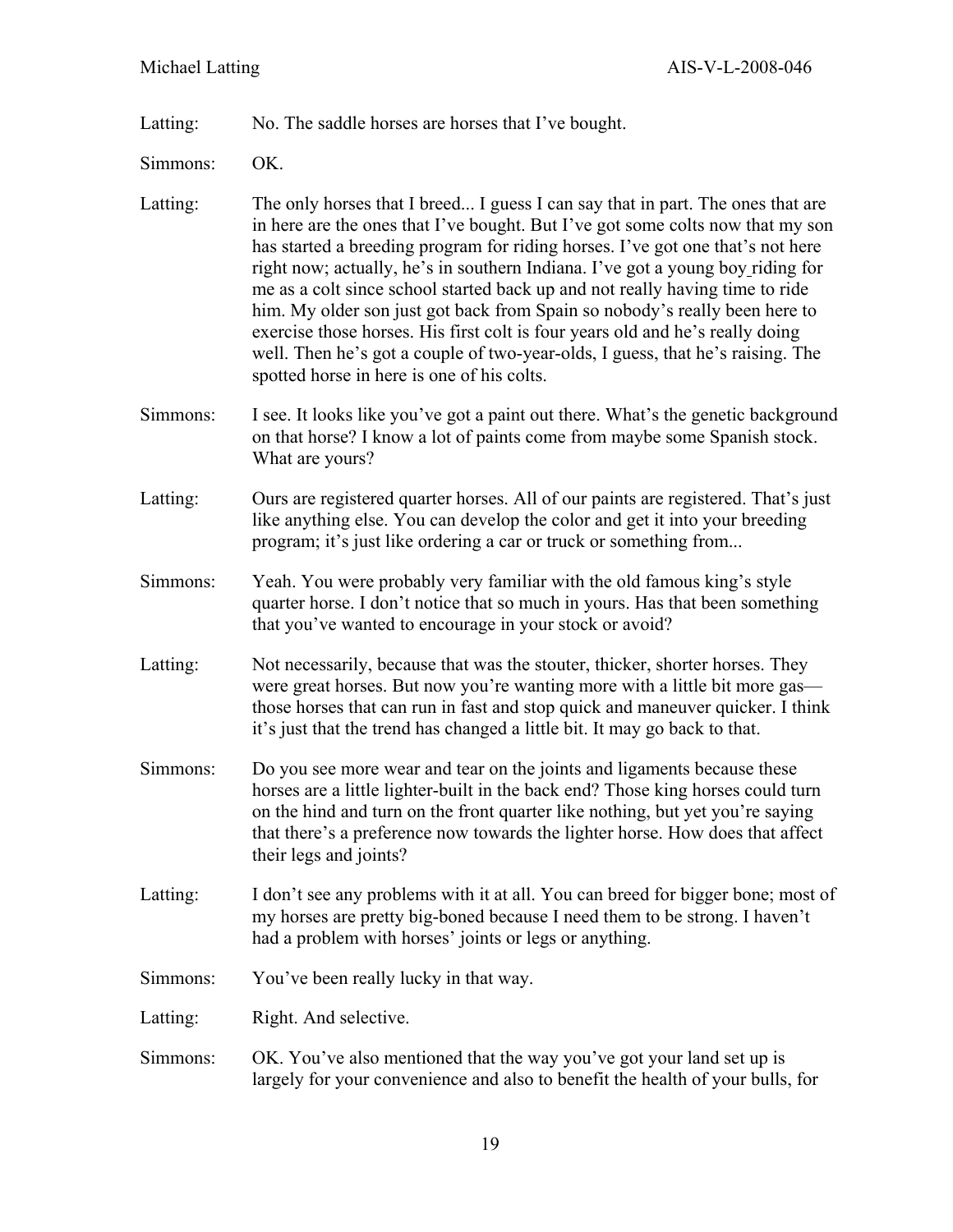example. Behind me, I notice that you've got some other animals out back. What kind of horses are they using those for?

- Latting: My horses out back are my bucking horses that I use in the rodeo. The way I try to have it set up―it's important that one or two people can handle everything here at any time. So I try to have my water troughs close together; I try to have what I'm feeding set up so that I can just make a run and when I get to the end of that run, I'm done.
- Simmons: So largely, that's for convenience and efficiency but I bet that probably saves you on fuel and other things.
- Latting: Certainly. Right. The quicker you can shut that truck or tractor off, the better off you are. And make sure you've got everything fed the way they need to be fed.
- Simmons: How about if we go down and you show me those bucking horses? We haven't looked at them.
- Latting: Let's go. This first horse you see standing right here at the feed trough—he's kind of walking away from us right now―his name is Big Enough. He was the 1995 world champion bucking horse of the year. We're pretty proud of him. He was raised right here on the ranch.
- Simmons: Mike, what did he do to obtain that title?
- Latting: He was just an outstanding bucking horse. The top fifteen cowboys in the nation vote on who they think is the best horse and he happened to win. We've had quite a few champion bucking horses over the years.
- Simmons: Would you say he's a champion because he bucks them off the quickest or the best, or how does that happen?
- Latting: He bucks them off quick. Maybe not so quick all the time; it depends on the ability of the contestant. But he just has that much heart. He has that much stamina. He's just an outstanding horse. He's gotten to the days where I've pretty much retired him. I don't take him a whole lot anymore. But we've got some other horses in that pen that I'm really high on and are really outstanding horses. As a matter of fact, there are six or seven international finals rodeo horse qualifiers out in this pen of horses right here.
- Simmons: Very impressive. Again, do you breed these? Or some of them, you breed? I notice there's some family resemblance.
- Latting: All but three of these horses here were raised on this property. All but three. All but these three right here.
- Simmons: The three in front of us?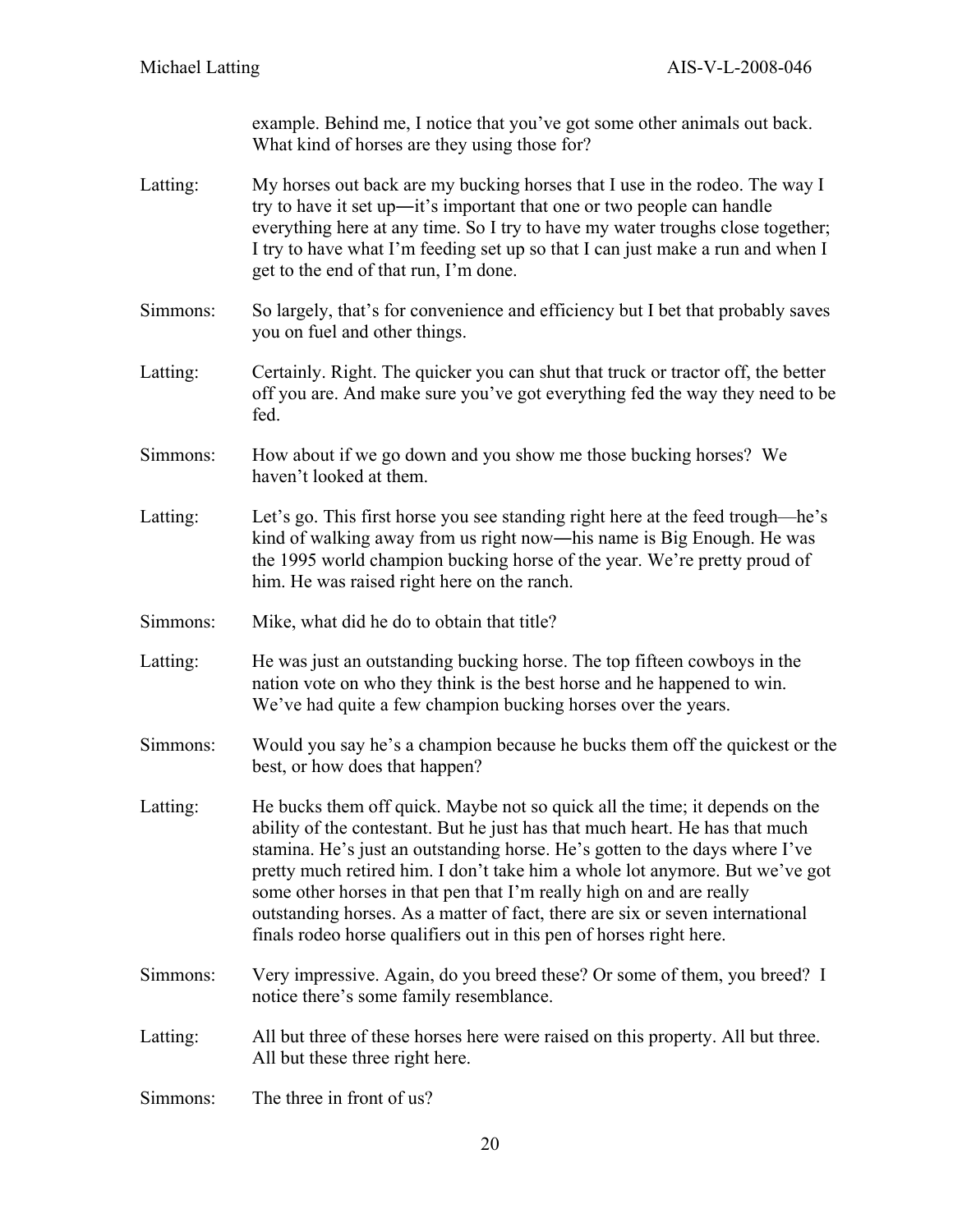| Latting: | Right.                                                                                                                                                                                                                                                                                                                                                                                                                      |
|----------|-----------------------------------------------------------------------------------------------------------------------------------------------------------------------------------------------------------------------------------------------------------------------------------------------------------------------------------------------------------------------------------------------------------------------------|
| Simmons: | Oh, I see.                                                                                                                                                                                                                                                                                                                                                                                                                  |
| Latting: | But all the rest of them were raised here.                                                                                                                                                                                                                                                                                                                                                                                  |
| Simmons: | Right now it looks like you've brought them all forward right here. What do<br>they eat? What do you feed them? Is it oats, or corn, or?                                                                                                                                                                                                                                                                                    |
| Latting: | It's oats and corn. It's kind of a mixed feed. Sweet feed.                                                                                                                                                                                                                                                                                                                                                                  |
| Simmons: | Do you make it yourself or do you buy it at a mill?                                                                                                                                                                                                                                                                                                                                                                         |
| Latting: | Oh, no, we buy it. We buy it, yeah.                                                                                                                                                                                                                                                                                                                                                                                         |
| Simmons: | You buy it mixed already. Do you have any secrets or any nutrition tips that<br>you use? Do you use any type of additives or vitamins?                                                                                                                                                                                                                                                                                      |
| Latting: | I buy my grain from Donovan Elevator. There's a guy there at the elevator.                                                                                                                                                                                                                                                                                                                                                  |
| Simmons: | Where is that located?                                                                                                                                                                                                                                                                                                                                                                                                      |
| Latting: | It's between here and Watseka. Vern is outstanding when it comes to<br>concocting—putting the order together for grain. I get my bull feed from him<br>and my horse feed. He's just a master at it. There are some things you don't<br>learn at school. There are some things you're just born with. He's outstanding.<br>The feed that I get down there at Donovan is outstanding.                                         |
| Simmons: | Do you use additives like <u>lanolic(??)</u> acid or anything like that for your stock?                                                                                                                                                                                                                                                                                                                                     |
| Latting: | To be honest with you, I don't know what he puts in it and I don't care what<br>he puts in it. He's talked to me about the mix and everything before. It's<br>proven to work extremely well for me. If he's got to change something every<br>now and then, he says, "Mike, we're changing to this." I'll say, "Vern, just go<br>ahead." Because he knows what he's doing. I have all the confidence in the<br>world in him. |
| Simmons: | That's great to have a feed guy you can trust like that.                                                                                                                                                                                                                                                                                                                                                                    |
| Latting: | Yes, yes.                                                                                                                                                                                                                                                                                                                                                                                                                   |
| Simmons: | And your stock sure looks very healthy. I'm getting a closer look at them.<br>These are all bucking horses, right?                                                                                                                                                                                                                                                                                                          |
| Latting: | That's correct—every one of them.                                                                                                                                                                                                                                                                                                                                                                                           |
| Simmons: | Can you tell again, for the rodeo novice, exactly how you handle this? Where<br>the horses are going in the rodeo and they're in the chute and then what<br>happens? I mean, tell us the basic process of that.                                                                                                                                                                                                             |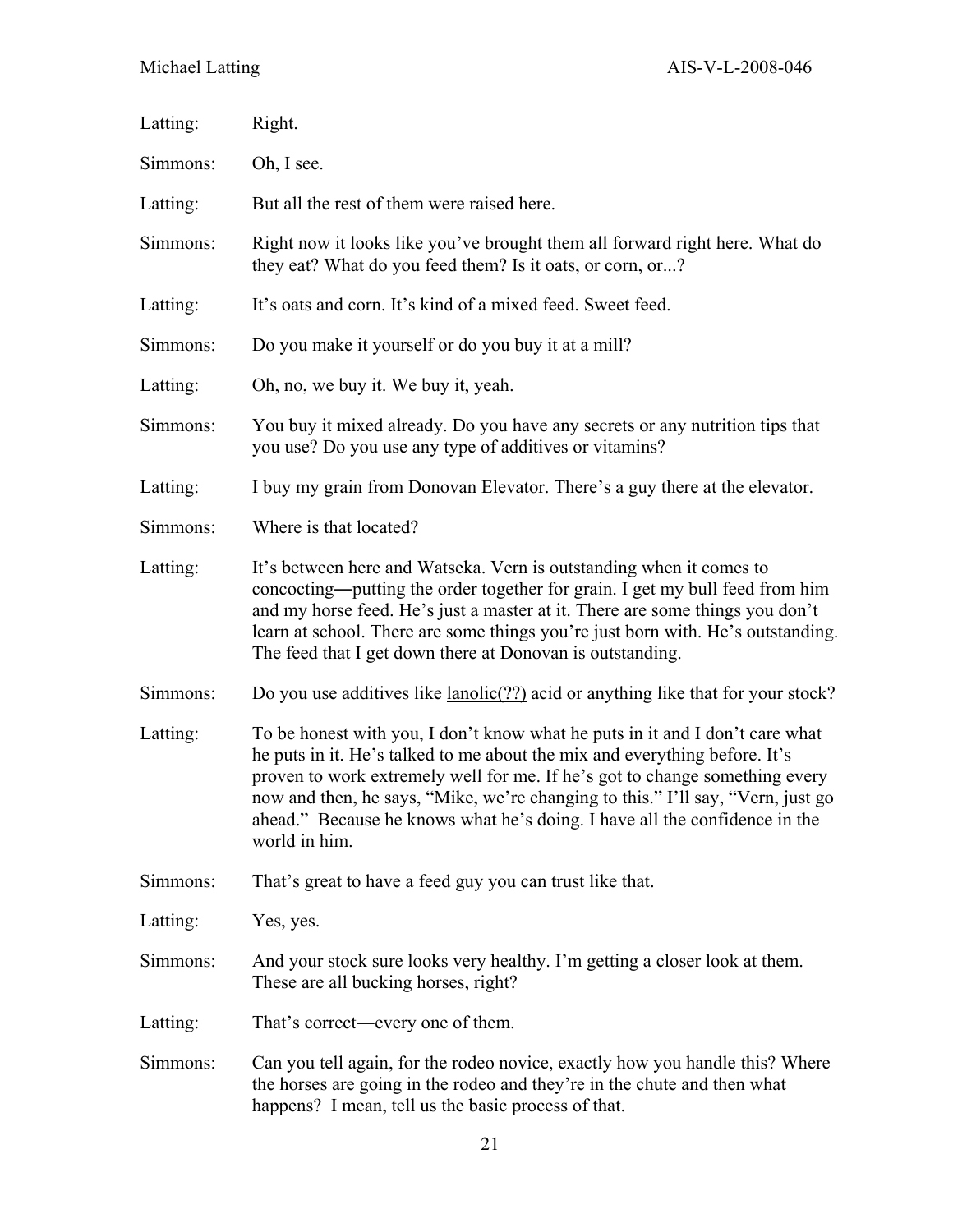| Latting: | You've got the chute. It's about three feet wide and it's about six or eight feet<br>long. You put the horse in there and then they put either the saddle or the<br>bucking rig on him—bareback rigging, they call it. Then the guy climbs in<br>there and gets on the horse and he tells them to open the gate. The horse tries<br>to throw them off and they try to ride him. It's about the secret to the whole<br>deal. |
|----------|-----------------------------------------------------------------------------------------------------------------------------------------------------------------------------------------------------------------------------------------------------------------------------------------------------------------------------------------------------------------------------------------------------------------------------|
| Simmons: | So very similar to with the bulls, then.                                                                                                                                                                                                                                                                                                                                                                                    |
| Latting: | Exactly.                                                                                                                                                                                                                                                                                                                                                                                                                    |
| Simmons: | They want to get you off their back.                                                                                                                                                                                                                                                                                                                                                                                        |
| Latting: | That's right.                                                                                                                                                                                                                                                                                                                                                                                                               |
| Simmons: | When I've seen bucking horses, they look pretty fearsome. But these guys out<br>here look pretty tame.                                                                                                                                                                                                                                                                                                                      |
| Latting: | I don't know if tame is the word. Maybe content. They come up to eat and<br>they're probably coming up to get a drink of water now. But we handle them<br>every day. Every day we go through this same ritual. We call them up, we<br>feed them and they're used to it. It's just something they're used to.                                                                                                                |
| Simmons: | They've got a pecking order, of course. So are they prone to as much bucking<br>and biting                                                                                                                                                                                                                                                                                                                                  |
| Latting: | Each other?                                                                                                                                                                                                                                                                                                                                                                                                                 |
| Simmons: | and kicking as any other herd?                                                                                                                                                                                                                                                                                                                                                                                              |
| Latting: | When they first get started to eat, the first one's got to be first, we know that.<br>This horse right here—the horse with the white legs and the white face right<br>here—I own this horse's mother and grandmother. This is one of my third-<br>generation horses right here. I'm really proud of him                                                                                                                     |
| Simmons: | Yeah. I can see there's that family resemblance going on there like you had<br>with your horses down in some other parts of your place.                                                                                                                                                                                                                                                                                     |
| Latting: | Mm-hmm.                                                                                                                                                                                                                                                                                                                                                                                                                     |
| Simmons: | Mike, they just look pretty darn tame. That's all I can say. For bucking horses.<br>What happens when you need to have routine vet care or the farrier? Do you<br>do that work yourself or do you have somebody?                                                                                                                                                                                                            |
| Latting: | If a bucking horse's feet get long, we trim them ourselves. Any shots, we<br>pretty much give them ourselves. If something major happens, we'll have the<br>vet come down.                                                                                                                                                                                                                                                  |
|          |                                                                                                                                                                                                                                                                                                                                                                                                                             |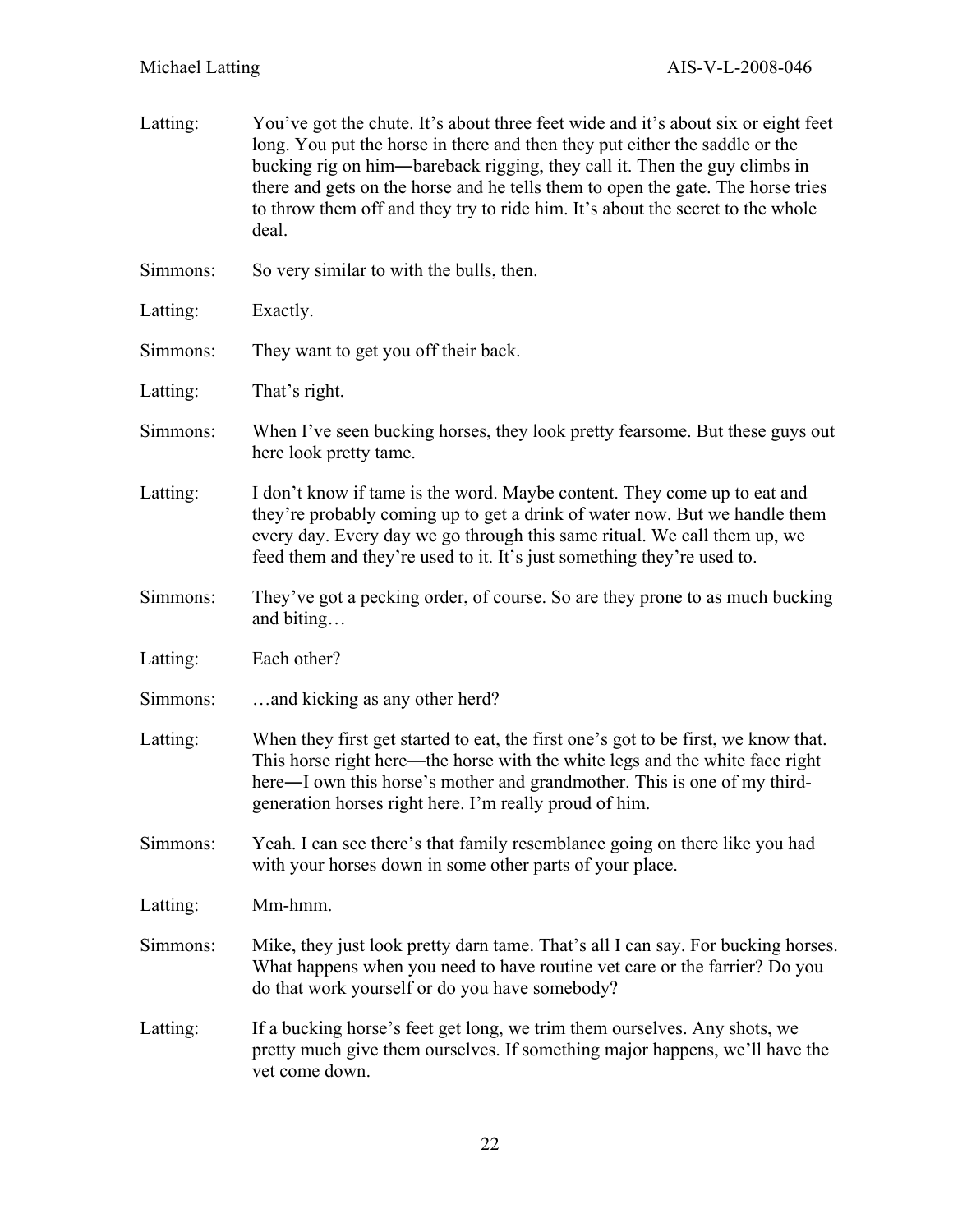- Simmons: I notice you've got some light-hoofed horses. Are they on the sandy soil? Are they prone to cracking?
- Latting: If they get dry, yeah, but the lighter... (pause)
- Simmons: Watch out there. If we get in this corner, you're liable to get  $(?)$  each other, and you'll get \_\_\_(??). Just don't get in the corner.
- Latting: Usually if they've got lighter feet, supposedly they say they're not as strong. But what I've found is that, especially in this sand, this sand is like walking in carpet. It's the best thing for them. Their feet will get a little dry; a lot of times we'll let the water trough run over so it's kind of muddy so whenever they come up to drink it works out good for them.
- Simmons: Obviously in this soil or sand, I guess you'd call it here, that's unique to Pembroke Township. We can kind of forget we're in Illinois. It looks like we're in Arizona.
- Latting: Pretty much, yeah.
- Simmons: However, you don't have any problems, I would imagine, with hoof rot or thrush or any of the other kinds of…
- Latting: None whatsoever. It has its advantages and has its disadvantages. I would prefer to have, like, a third of this sand and the rest black dirt. It would help your grass grow a lot better. In the sand, usually what happens is when they grab the grass they just pull the roots out.
- Simmons: OK. Ready?
- Latting: One of the things I really appreciate about living in this area is that it's real sandy. I appreciate it a little and I don't appreciate it some. For my horses' feet, it works out real good. Actually, for my horse and my cattle and everybody's feet, it works out real good. Because I don't have to worry about the feet getting rotten or hurting their feet at all. But then sometimes it can get a little bit too dry. Then what we'll do then is we'll let the water troughs roll over a little bit so it's kind of muddy. They come up to drink all the time, they'll get their feet in the water, and it will kind of help to keep their feet from cracking so much.

You can grow grass on the sand here, actually. My front lawn is all sand. You put enough fertilizer on it and you can grow, I guess, grass on rocks if you want to. But I found out in the pastures that once the horses kind of get it down too far, which means you need to rotate it quite a bit. Once you get it down too far, it's really hard to bring it back. That's the down side of being in the sand. But I tell you what; I wouldn't trade the sand for anything in the world. It really works good for me here. It works good for my horses, for my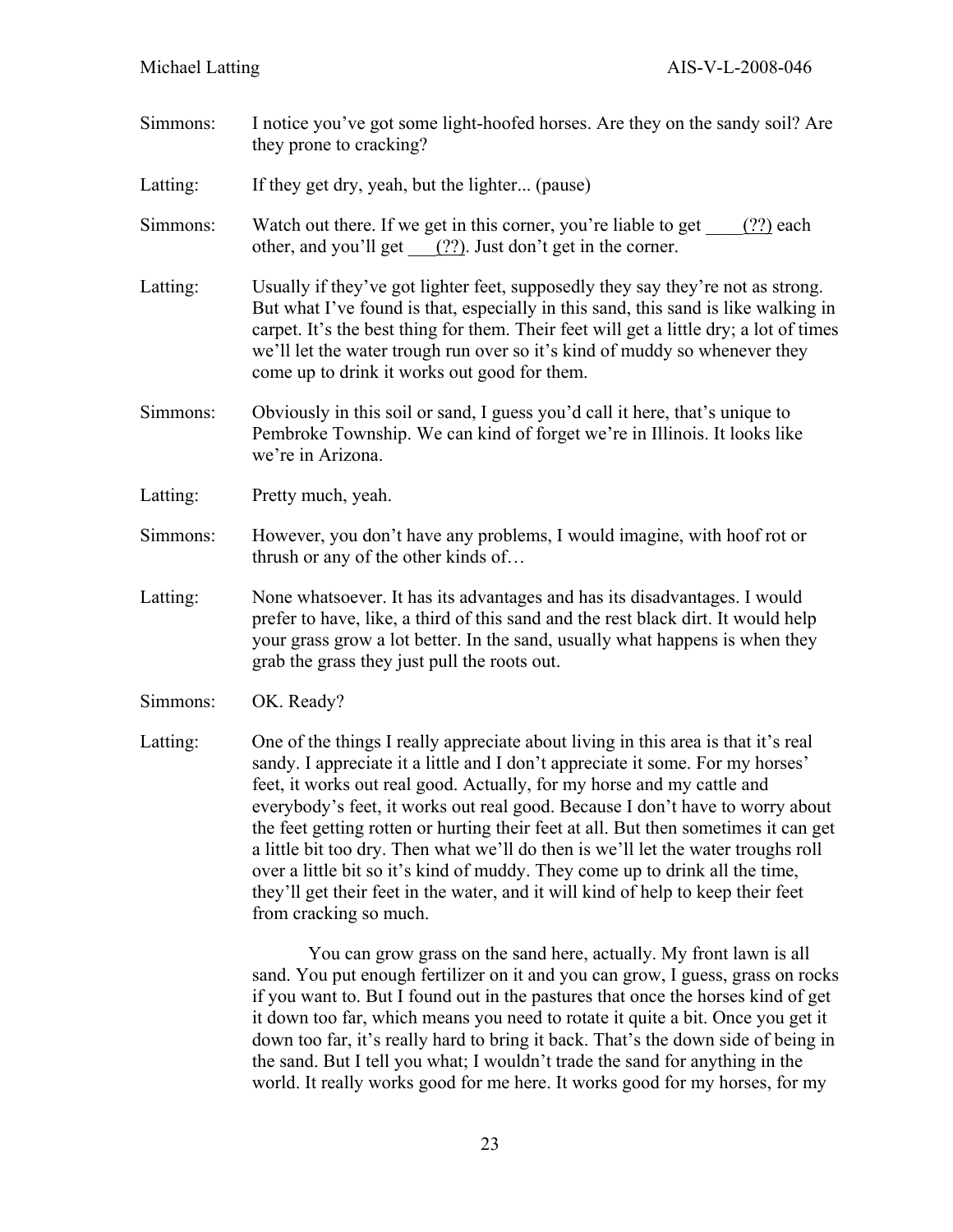cattle. When everybody else is walking around knee-deep in mud, it's usually pretty good around here.

- Simmons: You'd say while some other farmers would look at this as maybe not so desirable for certain crops. For you, this is a big plus, on the whole.
- Latting: That's exactly right. That's exactly right.
- Simmons: Since you run a rodeo promotion operation, I notice that you've got, of course, a lot of animals out here. I'm wondering: when you take them to a rodeo, there are a lot of other animals around. Is there a system that you use to keep track of which animals are yours so that they all come home with you?
- Latting: Certainly. First off, they're all branded. Every one of my bucking horses is all branded. They're branded with number IDs. The reason for that is that when the cowboys enter the rodeo, there has to be an animal drawn for them. The way you make sure that everything is on the up-and-up, because you can't really change brands… If Joe enters the rodeo and draws horse #31, then there's only one horse in that pen that has a 31 brand on them. Maybe somebody would say, "Well, I have the wrong horse." But you go by the branded number. That's why all of my horses are branded. Then they have my ranch brand on them too. You'll see an LRP on some of them on their left hip and on some of them you'll see an L with a backward R on it like on this horse right here. Those are the two brands that we have registered with the state.
- Simmons: I see. So the state of Illinois has those registered as your brands for your farm?
- Latting: That's correct. That's correct.
- Simmons: That brings another question to mind, Mike. Since you do take your horses and your stock out to different rodeos and other locations, do you ship them with the other party taking responsibility or do you accompany the stock?
- Latting: Oh, whenever they leave, I leave. The trailer they get in, I'm driving the truck that's pulling it.
- Simmons: So you keep a close eye on things.
- Latting: Oh, yeah. Right.
- Simmons: That's your usual way?
- Latting: Yep.
- Simmons: Is that typical within the rodeo industry?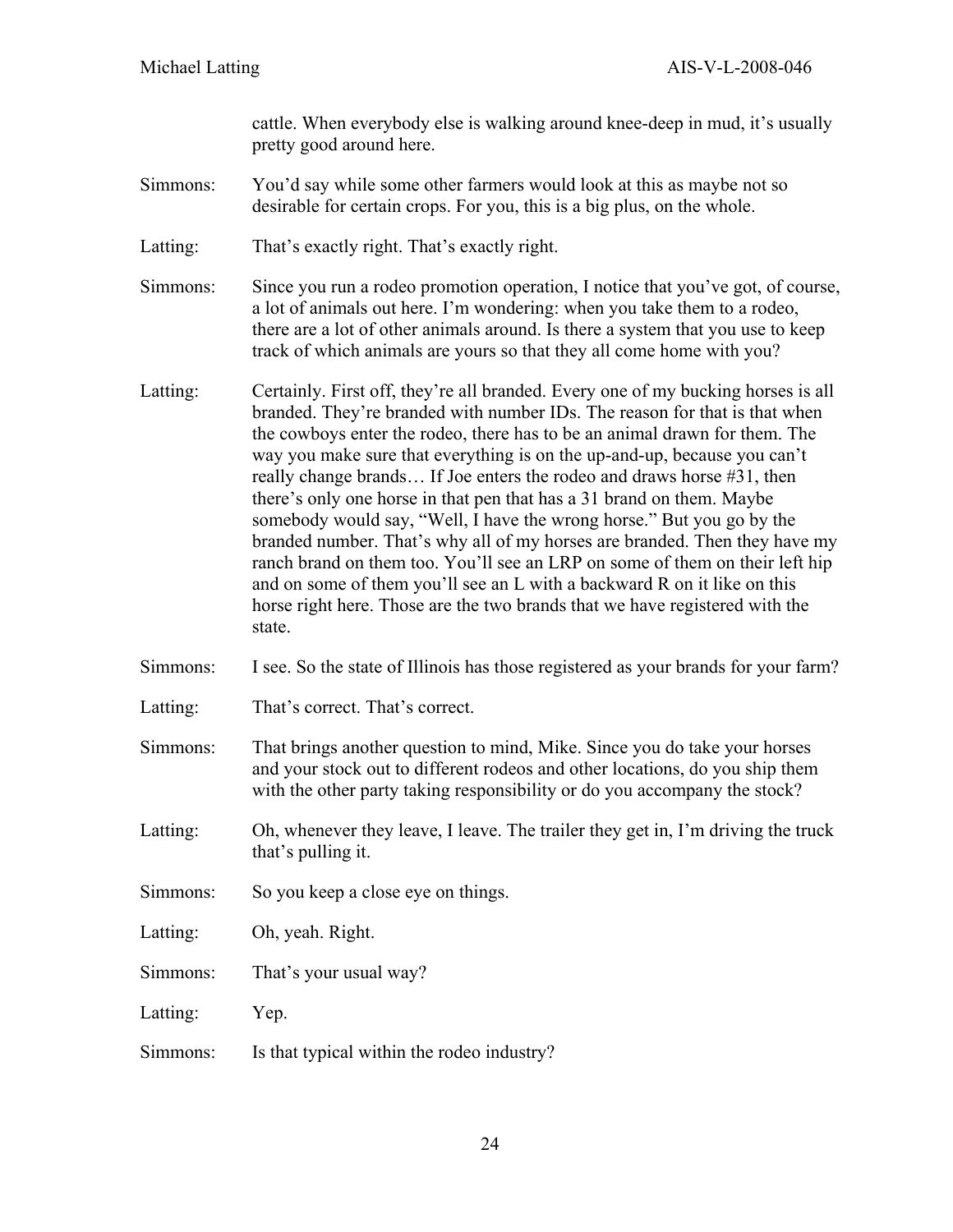| Latting: | It depends. Everyplace we go, I go. So if I'm going to go, I've got to drive<br>something. I usually take all the animals with me. I've got another guy who<br>works for me—Ray Sekula(??). He does an outstanding job and he handles<br>the setting up of all the equipment and stuff. Usually when I get there, since<br>our arenas are all portable In the Midwest you very seldom see permanent<br>arenas, like you do down in Oklahoma and Texas. But he'll go ahead of us<br>and get the arena set up. When I get there, all I have to do is back the semi up,<br>drop the gate and unload. |
|----------|---------------------------------------------------------------------------------------------------------------------------------------------------------------------------------------------------------------------------------------------------------------------------------------------------------------------------------------------------------------------------------------------------------------------------------------------------------------------------------------------------------------------------------------------------------------------------------------------------|
| Simmons: | You provide that arena, the temporary fencing and all that as well?                                                                                                                                                                                                                                                                                                                                                                                                                                                                                                                               |
| Latting: | That's correct, yes.                                                                                                                                                                                                                                                                                                                                                                                                                                                                                                                                                                              |
| Simmons: | If I called Mike Latting with the Pembroke Rodeo, you could set me up in a<br>rodeo from A to Z. Is that what you're saying?                                                                                                                                                                                                                                                                                                                                                                                                                                                                      |
| Latting: | We have a turnkey operation; we can do everything that needs to be done in<br>order for you to have a successful rodeo.                                                                                                                                                                                                                                                                                                                                                                                                                                                                           |
| Simmons: | When you started thirty years ago, were you just as complete as you are<br>today                                                                                                                                                                                                                                                                                                                                                                                                                                                                                                                  |
| Latting: | Yes.                                                                                                                                                                                                                                                                                                                                                                                                                                                                                                                                                                                              |
| Simmons: | or have you kind of worked your way up to it?                                                                                                                                                                                                                                                                                                                                                                                                                                                                                                                                                     |
| Latting: | Yes. No, we started out complete. Actually, I'm on the board for the<br>International Professional Rodeo Association. We run pretty deep in the world<br>of rodeo.                                                                                                                                                                                                                                                                                                                                                                                                                                |
| Simmons: | Mike, this is a little off the subject, but tell me about that story that you told<br>me a little bit back about how you were in a commercial for a rodeo ride?<br>Let's hear that story.                                                                                                                                                                                                                                                                                                                                                                                                         |
| Latting: | The year after I retired from competing in bareback riding I was contacted by<br>Colt .45. They needed somebody to do a commercial. They wanted a black<br>guy that could ride bucking horses. I fit the bill there.                                                                                                                                                                                                                                                                                                                                                                              |
| Simmons: | (laughter)                                                                                                                                                                                                                                                                                                                                                                                                                                                                                                                                                                                        |
| Latting: | They flew me out to Boulder, Colorado. We shot a commercial for Colt .45<br>with me on a bucking horse.                                                                                                                                                                                                                                                                                                                                                                                                                                                                                           |
| Simmons: | I take it there's not as many Mike Lattings out there as there are some others.                                                                                                                                                                                                                                                                                                                                                                                                                                                                                                                   |
| Latting: | There you go. There you go.                                                                                                                                                                                                                                                                                                                                                                                                                                                                                                                                                                       |
| Simmons: | You were in a Colt .45 commercial?                                                                                                                                                                                                                                                                                                                                                                                                                                                                                                                                                                |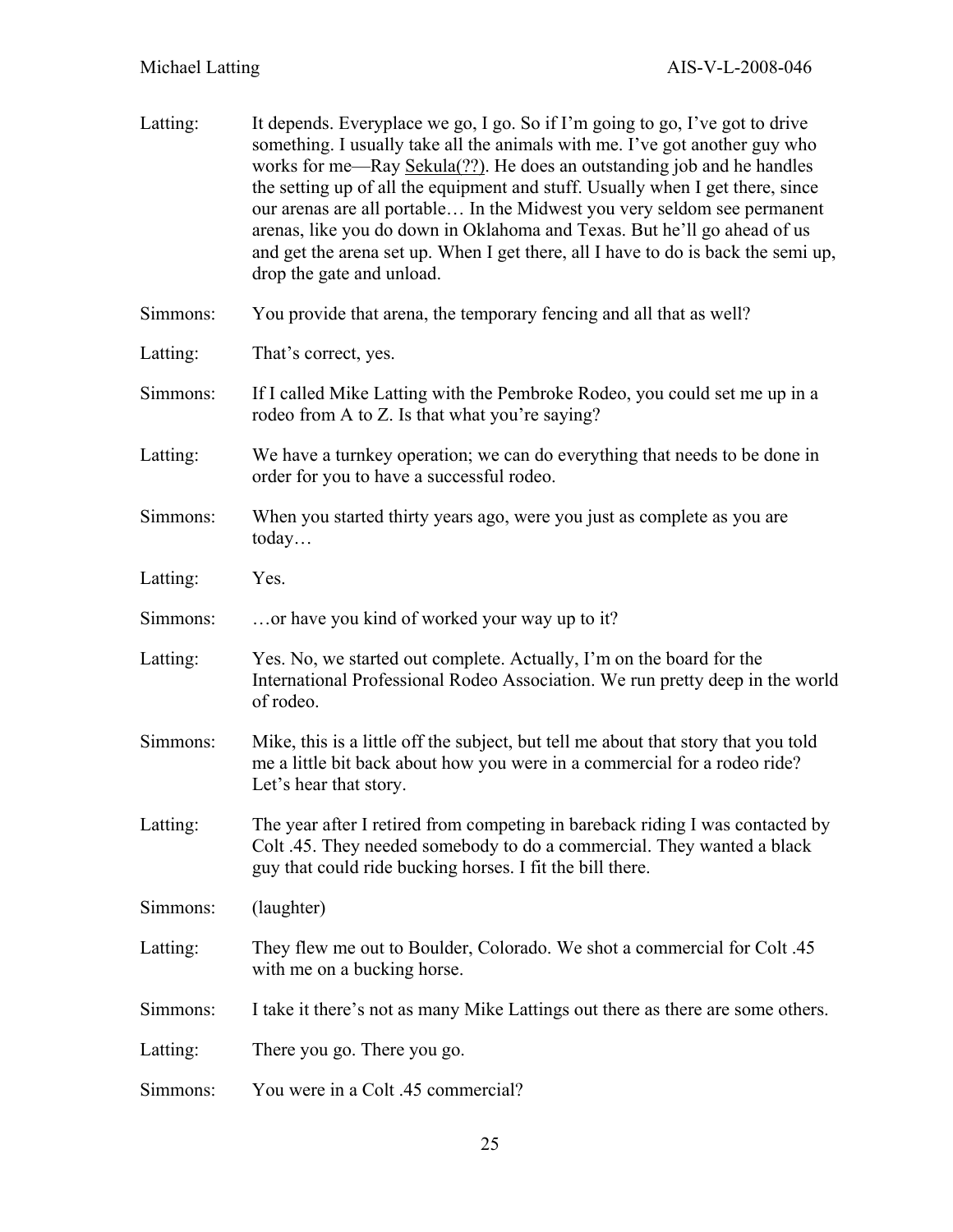| Latting: | Colt .45.                                                                                                                                                                                                                                                                                                                                                                                                                                                                                  |
|----------|--------------------------------------------------------------------------------------------------------------------------------------------------------------------------------------------------------------------------------------------------------------------------------------------------------------------------------------------------------------------------------------------------------------------------------------------------------------------------------------------|
| Simmons: | When did that commercial air? In 1976 and when?                                                                                                                                                                                                                                                                                                                                                                                                                                            |
| Latting: | No, it was '85.                                                                                                                                                                                                                                                                                                                                                                                                                                                                            |
| Simmons: | 1985? When was that, exactly?                                                                                                                                                                                                                                                                                                                                                                                                                                                              |
| Latting: | That was the year that the Bears won the Super Bowl.                                                                                                                                                                                                                                                                                                                                                                                                                                       |
| Simmons: | Was it on during the Super Bowl?                                                                                                                                                                                                                                                                                                                                                                                                                                                           |
| Latting: | It most certainly was on during the Super Bowl.                                                                                                                                                                                                                                                                                                                                                                                                                                            |
| Simmons: | Wow. Very interesting.                                                                                                                                                                                                                                                                                                                                                                                                                                                                     |
| Latting: | That's a long time ago, though.                                                                                                                                                                                                                                                                                                                                                                                                                                                            |
| Simmons: | Yeah, I'll say. It's been a little bit of a while. Let's walk back on up out of<br>here. These bucking horses are calmer but they're still a little wild. (pause)<br>We've got done and survived looking at all those bucking horses back in<br>there. Boy, they were bucking. Mike, I'm wondering what type of machinery<br>or equipment is specific to your operation? You emphasize that you're<br>running a ranch here; it's not a farm. What do you need for your business to<br>fly? |
| Latting: | it tickles me when people say "farm." I don't plant crops or anything. But I do<br>need equipment. We've got a 100 Hydro that we use for hauling round bales<br>or cleaning out pens and stuff like that. Then I've got two <b>Dooleys</b> (??). I've<br>got a Dodge and a Ford Dooley. We've got two 32-foot gooseneck trailers<br>here. I've got a semi that we haul the equipment with and then a semi that we<br>haul the livestock with on a double-deck trailer.                     |
| Simmons: | If your tractor breaks down or it needs to be overhauled, how does that affect<br>your business on the short-term?                                                                                                                                                                                                                                                                                                                                                                         |
| Latting: | That's not a good thing. It's not a good thing on the short-term or the long-<br>term. But on the short-term, I've got friends that have semis or something like<br>that or tractors. If I'm down I'll borrow one of theirs; if they're down, they'll<br>borrow one of mine. We kind of do things that way.                                                                                                                                                                                |
| Simmons: | Actually, this is kind of interesting compared to a farm where you're planting<br>row crops because your technology in terms of tractor needs are a little bit<br>lower than maybe some other farmers have. Because you ranch.                                                                                                                                                                                                                                                             |
| Latting: | Yes. Quite a bit lower.                                                                                                                                                                                                                                                                                                                                                                                                                                                                    |
| Simmons: | Very interesting.                                                                                                                                                                                                                                                                                                                                                                                                                                                                          |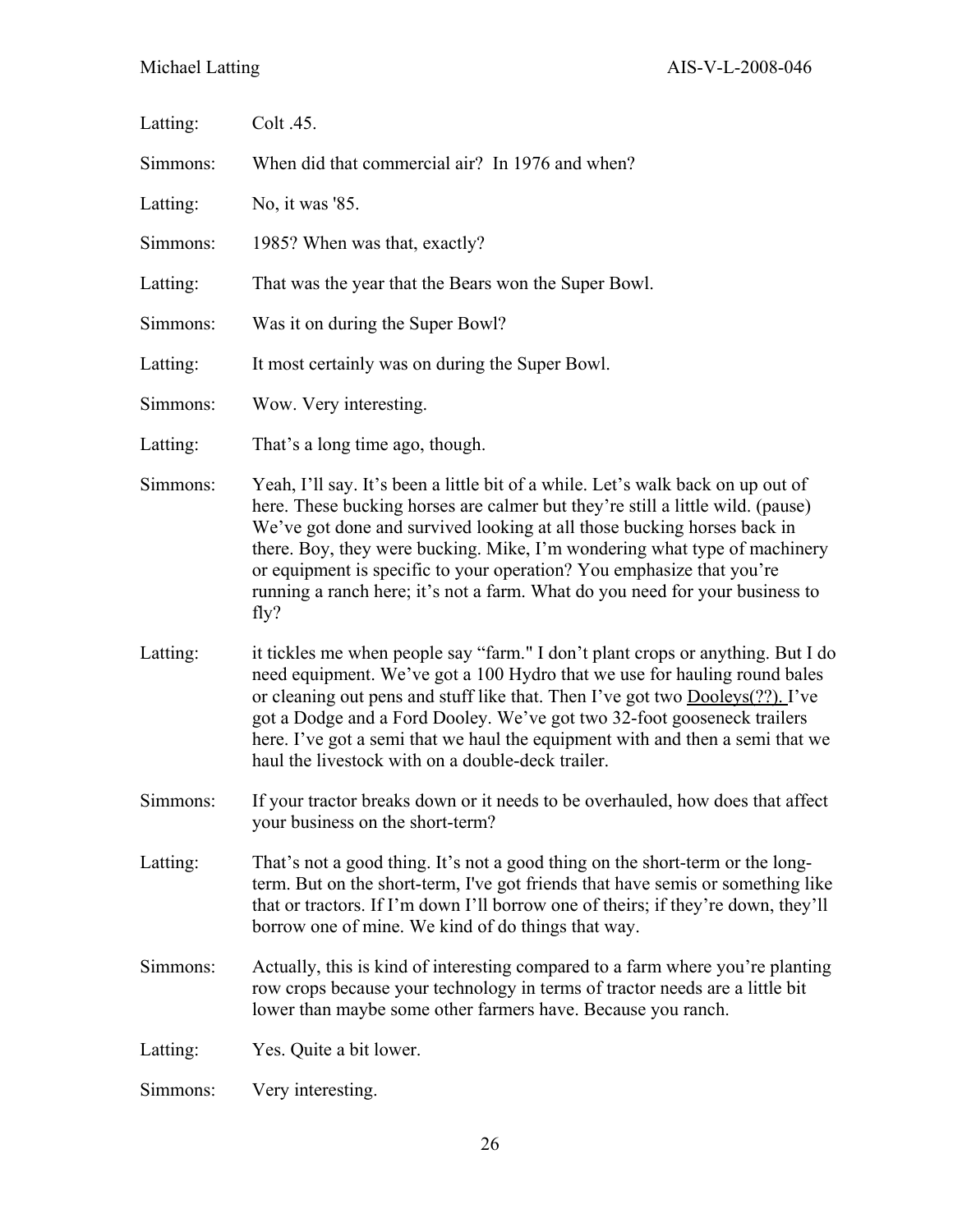- Latting: My planter doesn't have to work at all. (laughter)
- Simmons: (laughter)
- Latting: Actually, he can make me a flowerbed, actually.
- Simmons: Very interesting. Well, let's move on a little bit. There are some common threads that are coming up through our conversation. I'm getting the idea that you clearly have been involved with horses all your life since you were a boy. You mentioned how your wife and your family were raised here on the farm place―that there wasn't any real shift for your children from going to town, for example, to a farm. It sounds to me like one of the things that's really important to you is this rural farm ranch life that you lead. I'd just like to ask you a question about this idea of people feeling that maybe the country is the best place to be and that maybe there are some real benefits to it. I'm wondering what your thoughts are on that.
- Latting: Let me start off by saying this: I wasn't raised on a place like this. Up in Robbins there were concrete and regular streets as opposed to roads. I thought that was the way a person was supposed to live. When I went out to Wyoming to go to college, that was the day that my life started to be ruined. Then I got some really good friends who live in Nebraska. They have a big ranch up there in Nebraska and I spent a lot of time out there with Dave \_\_\_\_(??) and his family. You had to go through two ranches to get to his ranch—that's how much ground there was.
- Simmons: That doesn't sound like being ruined, Mike. What do you mean by that? (laughter)
- Latting: I'm going there. But anyway, when my dad bought his partner out in the rodeo business and I came out to help him run it, I realized after being out West that I could never live in town again. That's how the match between me and Hopkins Park came to exist. Leaving from Nebraska, Wyoming, Colorado, coming back east of the Mississippi, I knew there was no way I could have a neighbor right next door. I knew that I needed a place where my kids could just rip and run and all I had to worry about was them coming in and being filthy. I could just throw them in the bathtub and throw water on them and they'd be OK. That's the kind of lifestyle I wanted to lead and that's the kind of lifestyle I wanted for my children.
- Simmons: That's what some people might call an agrarian lifestyle, and it sounds like it suits you very well.
- Latting: I'm tickled to death with it and I wouldn't trade it for anything in the world.
- Simmons: Very good. OK. I'd like to wrap up. I've got just a little bit more I want to talk to you about before we do that. One of the things I'm wondering about is the government. I know you're like every other American: you work hard and you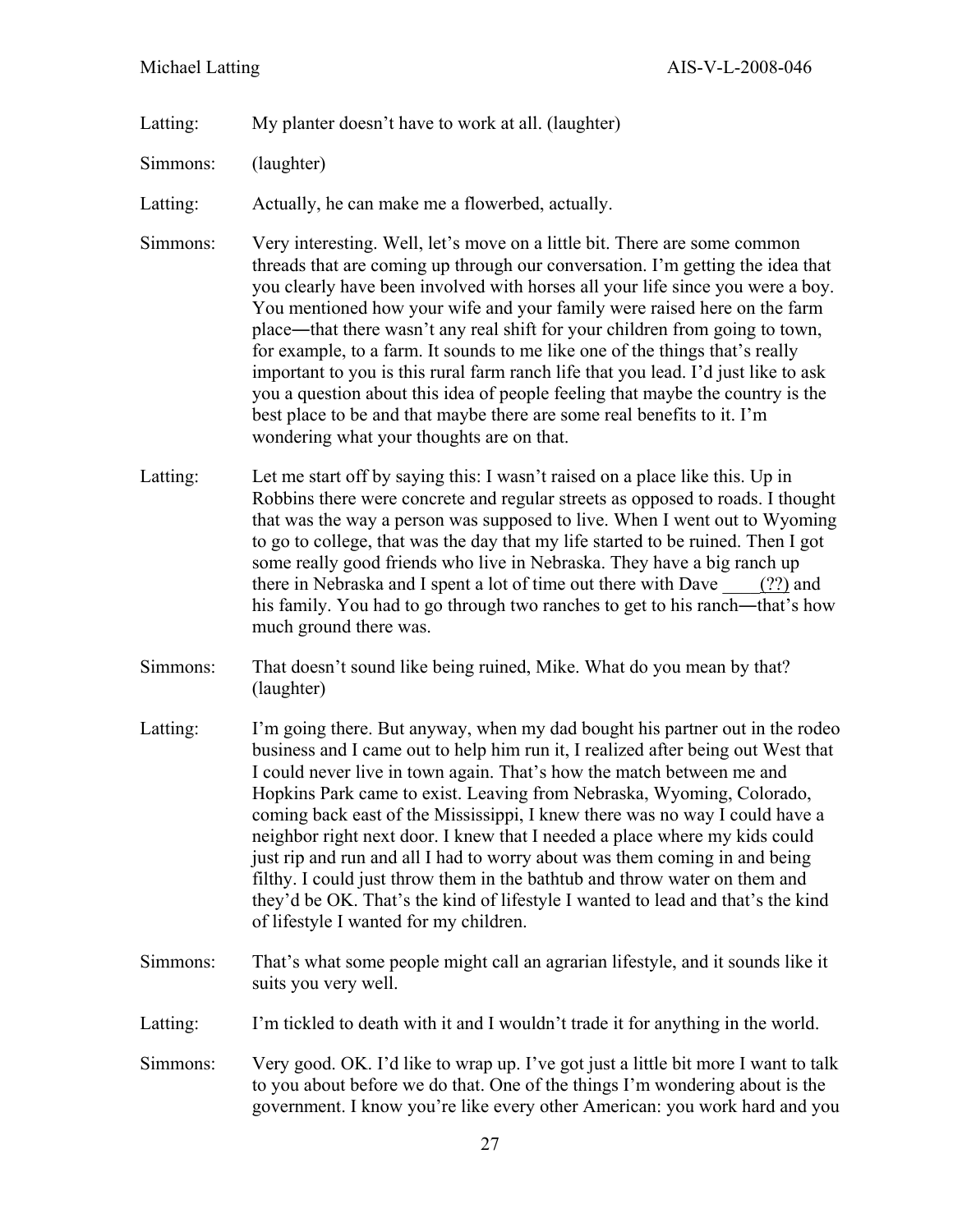pay your taxes. I'm wondering, in Pembroke Township, what do you get for that?

- Latting: Let me tell you a little bit about me. I guess I've never asked anybody for anything and I've never had any subsidies or anything of that matter, either. So I can't speak for the rest of the people in Pembroke Township; I can only speak for Mike Latting. But I work hard every day to have what I want. I make it my business to raise my family that way. What we have is what we can pay for and that's really all we need.
- Simmons: Do you participate in any type of USDA or farm programs…
- Latting: No, ma'am.
- Simmons: ...that are available to all ranchers and farmers in Illinois?
- Latting: None whatsoever.
- Simmons: So basically this is all your doing here. You just make your relationships with your suppliers and your family does the work and keeps the place running.
- Latting: That's correct.
- Simmons: Very, very interesting. Let me say one more thing. I'd like to ask you about the role of education in agriculture. We talked about that a little bit at the beginning of our talk this evening. I'm hoping you could talk a little more about your opinion: what role does education play in a successful career in agriculture? A lot of people feel like, "Oh, I'm going to be a farmer or I'm going to be a rancher. I don't need any education." What do you say to that?
- Latting: I say that anybody that thinks as though they don't need any education obviously tells me how much education they need. What I mean by that is… The world is constantly changing and you've got to stay abreast or you're going to fall behind. I would rather stay abreast, thus being educated, understanding what's going on and learning the new things that's coming down the pipe because it's going to save me money or a headache later in life. Education comes in different ways. It's not necessarily just sitting in a classroom with an instructor giving you information. There are a lot of ways to be educated. But anybody who says education is not on their docket―there's something wrong with them.
- Simmons: That's something that you'd be real concerned about, is maybe if there's something that prevents somebody from a successful career in agriculture.
- Latting: I wouldn't be concerned about it: I would suggest that they be concerned about it because I believe in education. If they don't, then that's their problem.